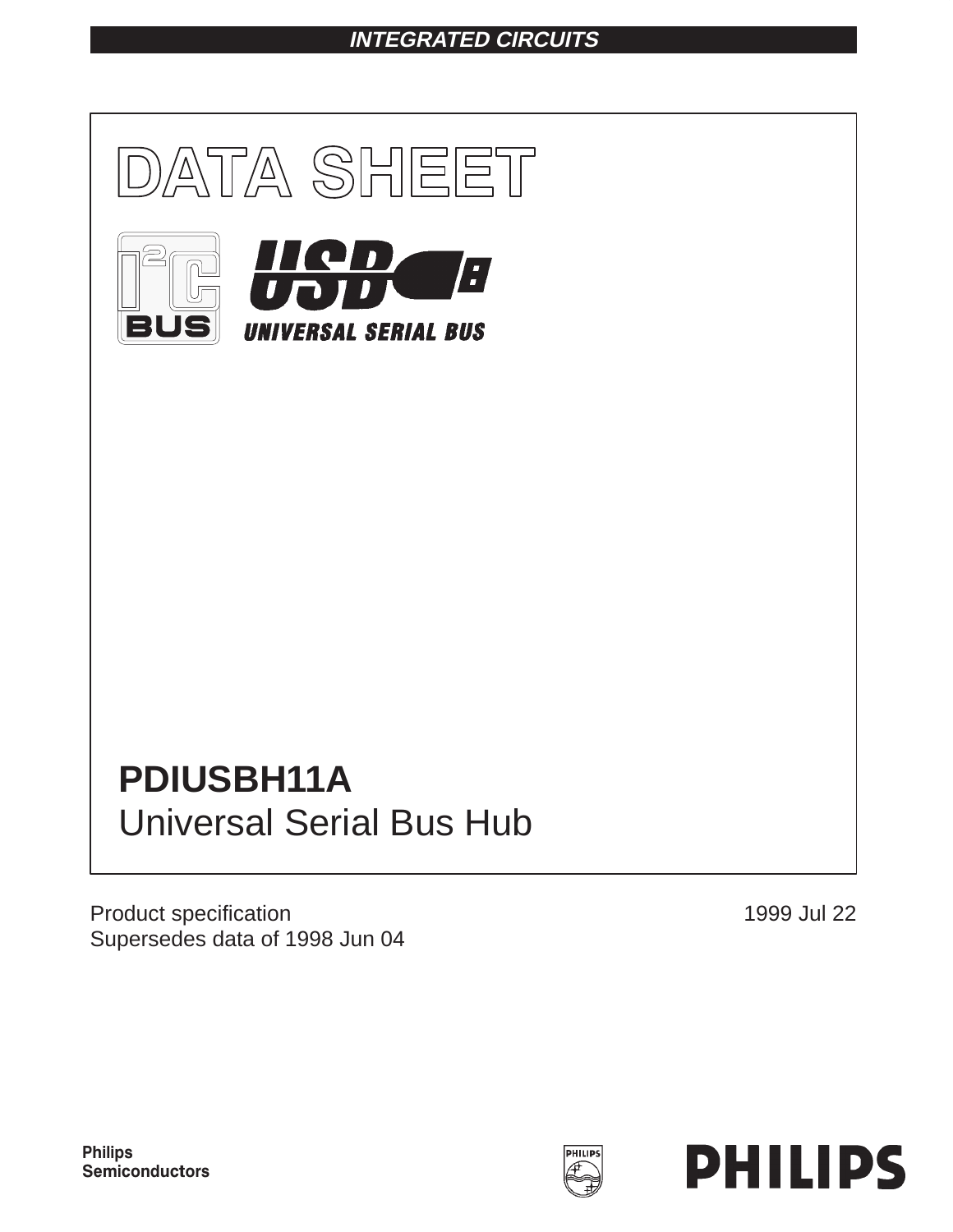### **FEATURES**

- Complies with the Universal Serial Bus specification Rev. 1.0
- Complies with the ACPI, OnNOW, and USB power management requirements
- Compliant with USB Human Interface Devices and Monitor Control Class
- Compliant with System Management Bus Specification Rev. 1.0
- Four downstream ports with per packet connectivity and auto speed detection
- Supports up to 3 embedded functions
- Integrated SIE (Serial Interface Engine), FIFO memory and transceivers
- Automatic USB protocol handling
- High speed slave I2C Interface (up to 1 Mbit/s)
- Compatible with the PDIUSBH11 hardware and software
- Software controllable connection to USB bus (SoftConnect<sup>™)</sup>
- Good USB downstream connection indicators that blink with traffic (GoodLink™)
- Low frequency 12 MHz crystal oscillator eases EMI design issues
- Programmable output clock frequency
- Bus powered capability with very low suspend current
- Controllable LazyClock output at 30 kHz (nominal)
- Single 3.3V supply with 5V tolerant I/O
- Available in 32-pin SDIP and SO packages
- Full-scan design with high fault coverage (>99%) insures high quality
- Higher than 8 KV in-circuit ESD protection lowers cost of extra components

### **DESCRIPTION**

The Universal Serial Bus Hub PDIUSBH11A is a cost and feature optimized second generation USB Hub with 4 downstream ports and 3 embedded functions (compound hub). It is normally used in any microcontroller-based system and communicates with the system microcontroller over the high speed I2C serial bus. This modular approach to implementing a hub and embedded functions allows the designer to choose the optimum system microcontroller from the available wide variety. This flexibility cuts down the development time, risks and costs by allowing the use of the existing architecture and the firmware investments. This results in the fastest way to develop the most cost-effective USB peripheral solutions that need hub functionality. The PDIUSBH11A is ideally suited for computer monitors, docking stations, keyboards and many other applications that use the I2C or the SMBUS based architecture.

The PDIUSBH11A conforms to the USB specification Rev 1.0, I<sup>2</sup>C serial interface and the SMBUS specifications. It is fully compliant with the Human Interface Device Class and Monitor Control Class specifications. Its low suspend power consumption along with the programmable LazyClock output allows for easy implementation of equipment that is compliant to the ACPI, OnNow and USB power management requirements. The low operating power allows the implementation of the bus powered or the compound powered hub function.

The PDIUSBH11A is fully backward compatible to the first generation PDIUSBH11 hardware and software. This allows an easy running change in the manufacturing line to realize the cost savings. In addition, it also incorporates the feature enhancements like SoftConnect<sup>™</sup>, GoodLink<sup>™</sup>, LazyClock, programmable clock output, lower frequency crystal oscillator, additional embedded functions and integration of termination resistors. All of these feature enhancements contribute to significant cost savings in the system implementation and at the same time ease the implementation of advanced USB functionality into the peripherals.

#### **ORDERING INFORMATION**

| <b>PACKAGES</b>     | <b>TEMPERATURE RANGE</b>           | <b>OUTSIDE NORTH AMERICA</b> | <b>NORTH AMERICA</b> | PKG DWG # |
|---------------------|------------------------------------|------------------------------|----------------------|-----------|
| 32-pin plastic SO   | $-40^{\circ}$ C to $+85^{\circ}$ C | PDIUSBH11A D                 | PDIUSBH11A D         | SOT287-1  |
| 32-pin plastic SDIP | $-40^{\circ}$ C to $+85^{\circ}$ C | PDIUSBH11A NB                | PDIUSBH11A NB        | SOT232-1  |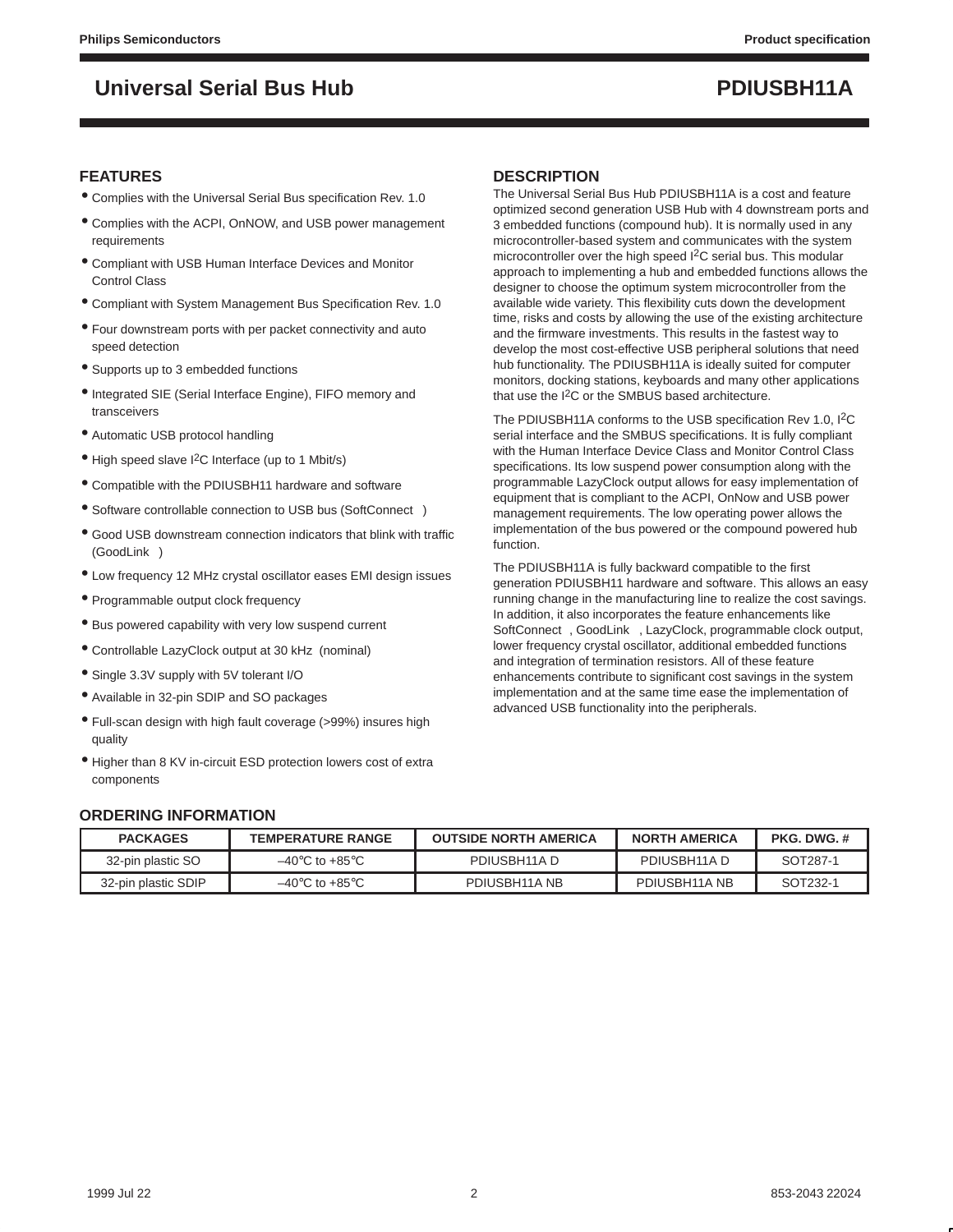### **BLOCK DIAGRAM**



1. This is a conceptual block diagram and does not include each individual signal.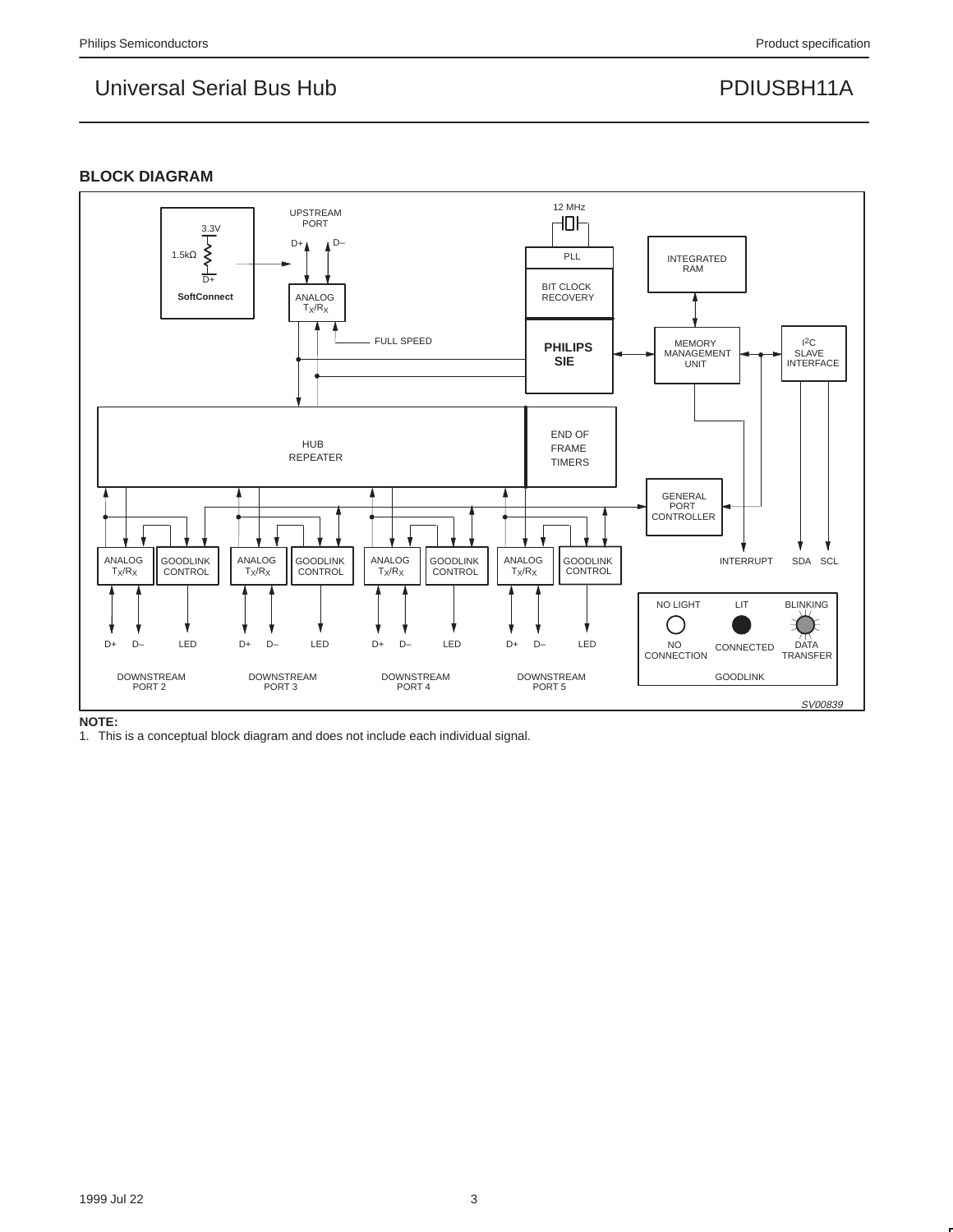#### **Analog Transceivers**

These transceivers interface directly to the USB cables through some termination resistors. They are capable of transmitting and receiving serial data at both "full speed" (12 Mbit/s) and "low speed" (1.5 Mbit/s) data rates.

#### **Hub Repeater**

The hub repeater is responsible for managing connectivity on a per packet basis. It implements packet signaling connectivity and resume connectivity.

Low speed devices can be connected to downstream ports since the repeater will not propagate upstream packets to downstream ports, to which low speed devices are connected, unless they are preceded by a PREAMBLE PID.

#### **End of Frame Timers**

This block contains the specified EOF1 and EOF2 timers which are used to detect loss-of-activity and babble error conditions in the hub repeater. The timers also maintain the low-speed keep-alive strobe which is sent at the beginning of a frame.

#### **General and Individual Port Controller**

The general and individual port controllers together provide status and control of individual downstream ports. Via the I<sup>2</sup>C-interface a microcontroller can access the downstream ports and request or change the status of each individual port.

Any change in the status or settings of the individual port will result in an interrupt request. Via an interrupt register, the servicing microcontroller can look up the downstream port which generated the interrupt and request its new status. Any port status change can then be reported to the host via the hub status change (interrupt) endpoint.

#### **PLL**

A 12 MHz to 48 MHz clock multiplier PLL (Phase-Locked Loop) is integrated on-chip. This allows for the use of low-cost 12 MHz crystal. EMI is also minimized due to lower frequency crystal. No external components are needed for the operation of the PLL.

#### **Bit Clock Recovery**

The bit clock recovery circuit recovers the clock from the incoming USB data stream using 4X over-sampling principle. It is able to track jitter and frequency drift specified by the USB specification.

#### **Philips Serial Interface Engine (PSIE)**

The Philips SIE implements the full USB protocol layer. It is completely hardwired for speed and needs no firmware intervention. The functions of this block include: synchronization pattern recognition, parallel/serial conversion, bit stuffing/de-stuffing, CRC checking/generation, PID verification/generation, address recognition, handshake evaluation/generation.

#### **Memory Management Unit (MMU) and Integrated RAM**

The MMU and the integrated RAM is used to handle the large difference in data rate between USB, running in bursts of 12 Mbit/s and the I2C interface to the microcontroller, running at up to 1 Mbit/s. This allows the microcontroller to read and write USB packets at its own speed through I<sup>2</sup>C.

### **I 2C Slave Interface**

This block implements the necessary  $1<sup>2</sup>C$  interface protocol. A slave <sup>2</sup>C allows for simple micro-coding. An interrupt is used to alert the microcontroller whenever the PDIUSBH11A needs attention. As a slave I<sup>2</sup>C device, the PDIUSBH11A I<sup>2</sup>C clock: SCL is an input and is controlled by the microcontroller. The I2C interface can run up to 1 Mbit/s.

#### **SoftConnect**

The connection to the USB is accomplished by bringing D+ (for high-speed USB device) high through a 1.5 kΩ pull-up resistor. In the PDIUSBH11A, the 1.5 k $\Omega$  pull-up resistor is integrated on-chip and is not connected to V<sub>CC</sub> by default. Similarly, the 15 kΩ pull-down resistors are integrated on-chip and are not connected to GND by default. The connection of the internal resistors to Vcc or GND is established through a command sent by the external/system microcontroller. This allows the system microcontroller to complete its initialization sequence before deciding to establish connection to the USB. Re-initialization of the USB bus connection can also be affected without requiring the pull out of the cable.

The PDIUSBH11A will check for USB VBUS availability before the connection can be established. VBUS sensing is provided through OCURRENT\_N pin. See the pin description for details. Sharing of VBUS sensing and overcurrent sensing can be easily accomplished by using VBUS voltage as the pull-up voltage for the open drain output of the overcurrent indication device.

It should be noted that the tolerance of the internal resistors is higher (30%) than that specified by the USB specification (5%). However, the overall  $V_{SE}$  voltage specification for the connection can still be met with good margin. The decision to make use of this feature lies with the users.

SoftConnect™ is a patent pending technology from Philips Semiconductors.

#### **GoodLink**

Good downstream USB connection indication is provided through GoodLink<sup>"</sup> technology. When the port is enabled and there is at least one valid upstream traffic from the port, the LED indicator will be ON. The LED indicator will blink on every valid upstream traffic. A valid upstream traffic is defined as traffic with a good SOP and terminated by a good EOP. During global suspend, all LEDs will be OFF.

This feature provides a user-friendly indicator on the status of the hub, the connected downstream devices and the USB traffic. It is a useful field diagnostics tool to isolate the faulty equipment. This feature helps lower the field support and the hotline costs.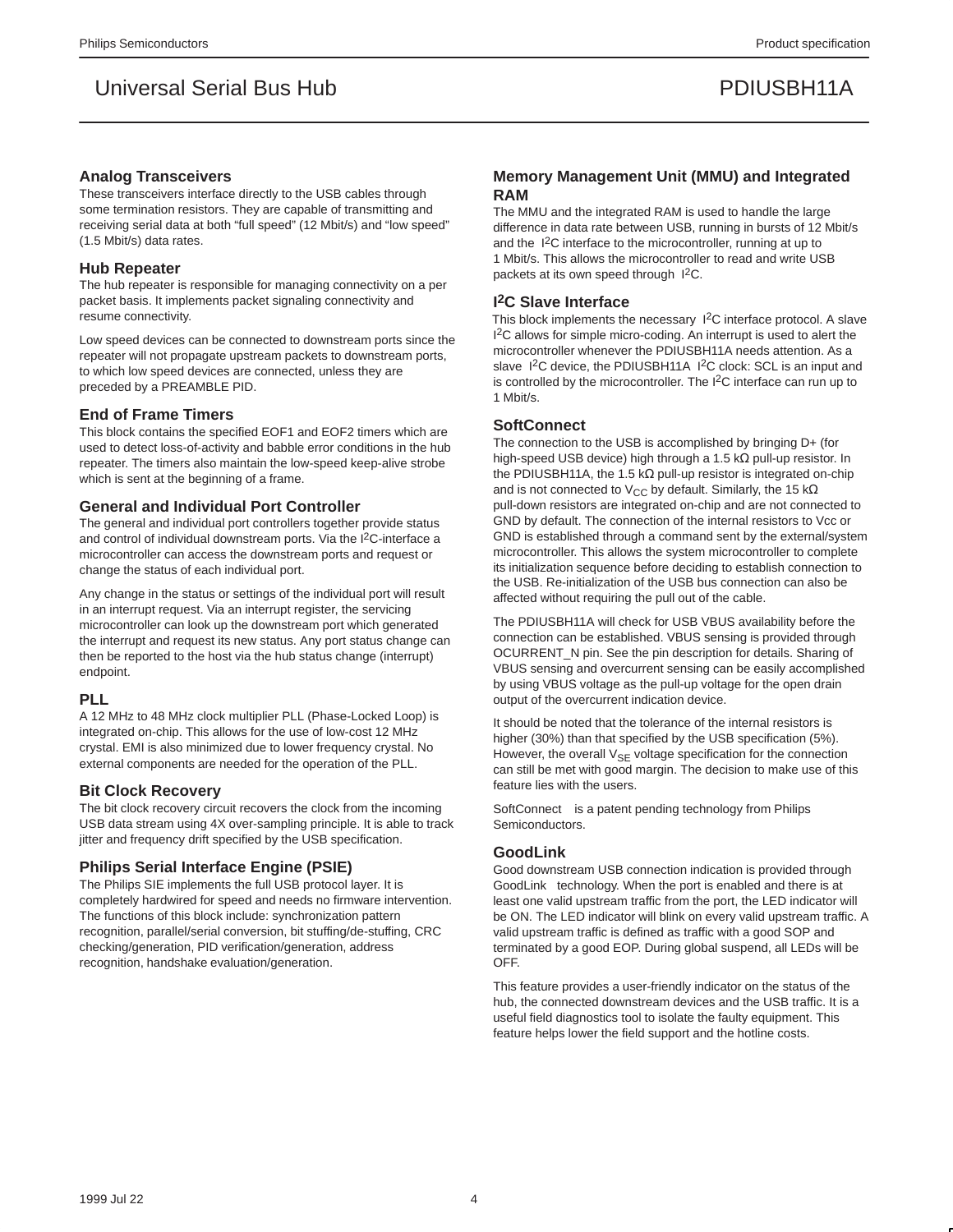### **ENDPOINT DESCRIPTIONS**

There are two endpoint configuration modes supported by the PDIUSBH11A, the Single Embedded Function mode and the Multiple (3) Embedded Function mode. The Single Embedded Function mode is the default at power up reset. The Multiple (3) Embedded Function mode can be configured by writing a zero to bit 7 of the first byte of the Set Mode command. Either mode is backward compatible to the PDIUSBH11.

| Table 1. Single Embedded Function mode (default at power up) |
|--------------------------------------------------------------|
|--------------------------------------------------------------|

| <b>FUNCTION</b>        | <b>PORTS</b>                   | <b>ENDPOINT#</b> | <b>ENDPOINT</b><br><b>INDEX</b> | <b>TRANSFER</b><br><b>TYPE</b> | <b>DIRECTION</b> | <b>MAX</b><br><b>PACKET SIZE</b><br>(BYTES) |
|------------------------|--------------------------------|------------------|---------------------------------|--------------------------------|------------------|---------------------------------------------|
| Hub                    | 0: Upstream<br>2-5: Downstream | $\mathbf 0$      | $\Omega$                        | Control                        | OUT<br>IN        | 8<br>8                                      |
|                        |                                |                  | -                               | Interrupt                      | IN               |                                             |
| Embedded<br>Function 1 |                                | 0                | 2<br>3                          | Control                        | <b>OUT</b><br>IN | 8<br>8                                      |
|                        |                                |                  | 5<br>4                          | Generic                        | OUT<br>IN        | 8<br>8                                      |
|                        |                                | $\overline{2}$   | 6                               | Generic                        | <b>OUT</b><br>IN | 8<br>8                                      |
|                        |                                | 3                | 8<br>9                          | Generic                        | <b>OUT</b><br>IN | 8<br>8                                      |

**NOTES:**

1. Hub interrupt endpoint is not indexed.

2. Generic endpoint can be used for Interrupt or Bulk endpoint.

### **Table 2. Multiple (3) Embedded Function mode**

| <b>FUNCTION</b>        | <b>PORTS</b>                   | <b>ENDPOINT#</b> | <b>ENDPOINT</b><br><b>INDEX</b> | <b>TRANSFER</b><br><b>TYPE</b> | <b>DIRECTION</b> | <b>MAX</b><br><b>PACKET SIZE</b><br>(BYTES) |
|------------------------|--------------------------------|------------------|---------------------------------|--------------------------------|------------------|---------------------------------------------|
| Hub                    | 0: Upstream<br>2-5: Downstream | $\mathbf 0$      | $\mathbf 0$                     | Control                        | OUT<br>IN        | 8<br>8                                      |
|                        |                                |                  | -                               | Interrupt                      | IN               |                                             |
| Embedded               | Function 1                     | 0                | 2<br>3                          | Control                        | OUT<br>IN        | 8<br>8                                      |
|                        |                                |                  | 5<br>4                          | Generic                        | OUT<br>IN        | 8<br>8                                      |
| Embedded<br>Function 6 | 6                              | $\mathbf 0$      | 10<br>11                        | Control                        | OUT<br>IN        | 8<br>8                                      |
|                        |                                | 1                | 6<br>$\overline{7}$             | Generic                        | OUT<br>IN        | 8<br>8                                      |
| Embedded<br>Function 7 | 7                              | $\mathbf 0$      | 12<br>13                        | Control                        | OUT<br>IN        | 8<br>8                                      |
|                        |                                |                  | 8<br>9                          | Generic                        | OUT<br>IN        | 8<br>8                                      |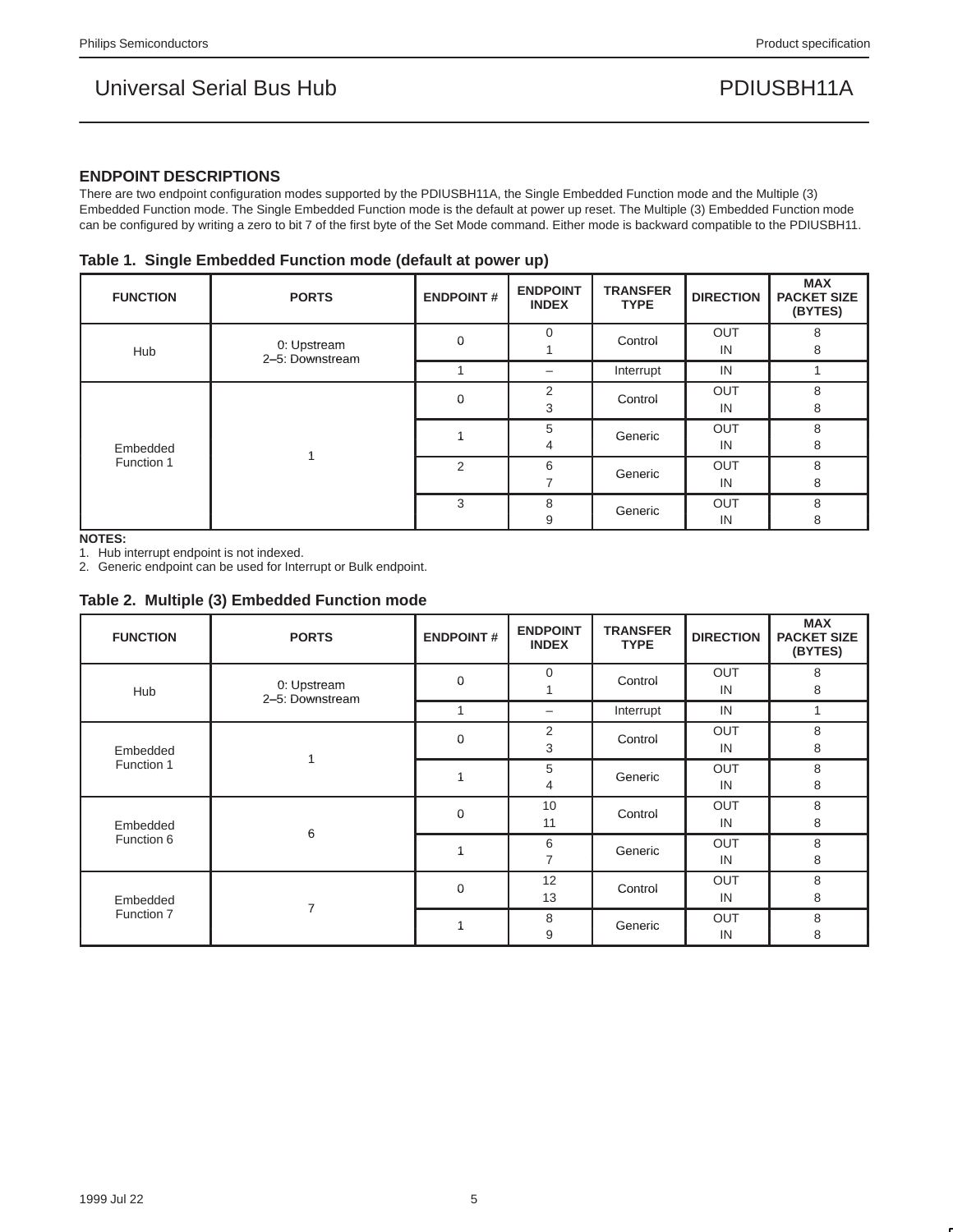#### **PIN DESCRIPTION**

The PDIUSBH11A has two modes of operation. The first mode (Mode 0) configures the pins DNx\_GL\_N for GoodLink™ LED indication. The second mode (Mode 1) configures the LED pins as per port overcurrent condition pins. An overcurrent condition on any port can be uniquely identified in Mode 1. However, all downstream ports are disabled as a result of a single overcurrent condition. In addition to the two modes of operation, the PDIUSBH11A can also be configured to take either a 48 MHz crystal oscillator (for backward compatibility to PDIUSBH11) or a 12 MHz crystal.

The internal 4X clock multiplier PLL will be activated when 12 MHz input XTAL mode is selected. Also, the output clock frequency is now programmable rather than fixed to 12 MHz. The output clock frequency can be programmed through the Set Mode command. All these new features are added while maintaining backward compatibility to the PDIUSBH11 through TEST2 and TEST1 pins.

| <b>TEST2 TEST1</b> | <b>MODE</b>                        | <b>INPUT XTAL FREQUENCY</b><br>(MHz) | <b>OUTPUT CLOCK FREQUENCY</b><br>(AT RESET) |
|--------------------|------------------------------------|--------------------------------------|---------------------------------------------|
| 00                 | MODE 0<br>(GoodLink™)              | 48                                   | 12MHz                                       |
| 01                 | MODE 0<br>(GoodLink™)              | 12                                   | 4 MHz                                       |
| 10                 | MODE 1<br>(Individual Overcurrent) | 12                                   | 4 MHz                                       |
| 11                 | MODE 1<br>(Individual Overcurrent) | 48                                   | 12 MHz                                      |

**NOTE:**

1. Pin TEST3 should always be connected to Ground at all times.

### **Pin configuration**



#### **NOTE:**

Pins 10, 14, 15, and 16 show alternative pin functions, depending on mode of operation (Mode 0 or Mode 1) as described in Pin Description.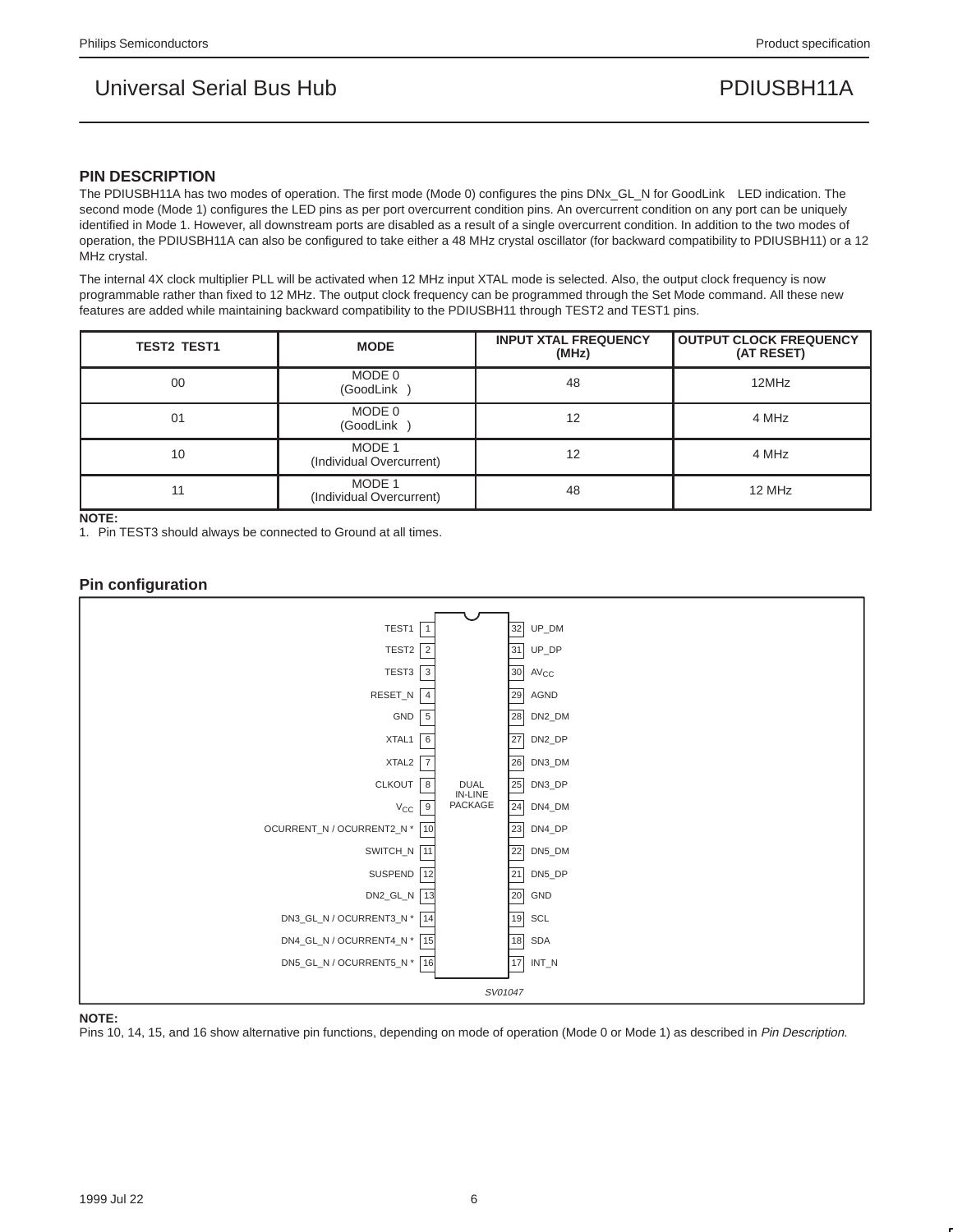### **Pin description (MODE 0 – Good Link)**

| <b>PIN NO</b>   | <b>PIN SYMBOL</b>  | <b>TYPE</b> | <b>DRIVE</b>           | <b>DESCRIPTION</b>                                                                                                                                                                                                           |
|-----------------|--------------------|-------------|------------------------|------------------------------------------------------------------------------------------------------------------------------------------------------------------------------------------------------------------------------|
| $\mathbf{1}$    | TEST1              | Input       |                        | Connect to Ground for 48MHz crystal input.<br>Connect to $V_{CC}$ for 12MHz crystal input.                                                                                                                                   |
| 2               | TEST <sub>2</sub>  | Input       |                        | <b>Connect to Ground</b>                                                                                                                                                                                                     |
| 3               | TEST <sub>3</sub>  | Input       |                        | Connect to Ground                                                                                                                                                                                                            |
| $\overline{4}$  | RESET_N            | Input       | $\overline{\text{ST}}$ | Power-on reset                                                                                                                                                                                                               |
| 5               | <b>GND</b>         | Power       |                        | Ground reference                                                                                                                                                                                                             |
| 6               | XTAL1              | Input       |                        | Crystal connection 1 (48 or 12MHz depending on TEST1 pin)                                                                                                                                                                    |
| $\overline{7}$  | XTAL <sub>2</sub>  | Output      |                        | Crystal connection 2 (48 or 12MHz depending on TEST1 pin)                                                                                                                                                                    |
| 8               | <b>CLKOUT</b>      | Output      | 3mA                    | Programmable output clock for external devices                                                                                                                                                                               |
| 9               | $V_{\rm CC}$       | Power       |                        | Voltage supply $3.3V \pm 0.3V$                                                                                                                                                                                               |
| 10              | <b>OCURRENT N</b>  | Input       | <b>ST</b>              | Overcurrent notice to the device. This pin is also used to sense the USB VBUS.<br>A LOW on this pin of less than 2 seconds is interpreted as an overcurrent notice;<br>longer than 2 seconds is interpreted as loss of VBUS. |
| 11              | SWITCH_N           | Output      | OD <sub>6</sub>        | Enables power to downstream ports                                                                                                                                                                                            |
| 12              | <b>SUSPEND</b>     | Output      | OD <sub>6</sub>        | Device is in suspended state                                                                                                                                                                                                 |
| 13              | DN2_GL_N           | Output      | OD <sub>6</sub>        | Downstream port 2 GoodLink™ LED indicator                                                                                                                                                                                    |
| 14              | DN3 GL N           | Output      | OD <sub>6</sub>        | Downstream port 3 GoodLink™ LED indicator                                                                                                                                                                                    |
| 15              | DN4_GL_N           | Output      | OD <sub>6</sub>        | Downstream port 4 GoodLink™ LED indicator                                                                                                                                                                                    |
| 16              | DN5 GL N           | Output      | OD <sub>6</sub>        | Downstream port 5 GoodLink™ LED indicator                                                                                                                                                                                    |
| $\overline{17}$ | $INT_N$            | Output      | OD <sub>6</sub>        | Connect to microcontroller interrupt                                                                                                                                                                                         |
| 18              | <b>SDA</b>         | I/O         | OD <sub>6</sub>        | I <sup>2</sup> C bi-directional data                                                                                                                                                                                         |
| 19              | <b>SCL</b>         | 1/O         | OD <sub>6</sub>        | $I2C$ bit-clock                                                                                                                                                                                                              |
| 20              | <b>GND</b>         | Power       |                        | Ground reference                                                                                                                                                                                                             |
| 21              | DN5 DP             | AI/O        |                        | Downstream port 5 D <sup>+</sup> connection                                                                                                                                                                                  |
| 22              | DN5_DM             | AI/O        |                        | Downstream port 5 D <sup>-</sup> connection                                                                                                                                                                                  |
| 23              | DN4_DP             | AI/O        |                        | Downstream port 4 D <sup>+</sup> connection                                                                                                                                                                                  |
| 24              | DN4_DM             | AI/O        |                        | Downstream port 4 D <sup>-</sup> connection                                                                                                                                                                                  |
| 25              | DN3_DP             | AI/O        |                        | Downstream port 3 D <sup>+</sup> connection                                                                                                                                                                                  |
| 26              | DN3_DM             | AI/O        |                        | Downstream port 3 D <sup>-</sup> connection                                                                                                                                                                                  |
| 27              | DN <sub>2</sub> DP | AI/O        |                        | Downstream port 2 D <sup>+</sup> connection                                                                                                                                                                                  |
| 28              | DN2_DM             | AI/O        |                        | Downstream port 2 D <sup>-</sup> connection                                                                                                                                                                                  |
| 29              | <b>AGND</b>        | Power       |                        | Analog Ground reference                                                                                                                                                                                                      |
| 30              | $AV_{CC}$          | Power       |                        | Analog voltage supply $3.3V \pm 0.3V$                                                                                                                                                                                        |
| 31              | $UP$ <sub>DP</sub> | AI/O        |                        | Upstream D <sup>+</sup> connection                                                                                                                                                                                           |
| 32              | UP DM              | AI/O        |                        | Upstream D <sup>-</sup> connection                                                                                                                                                                                           |

**NOTES:**

1. Signals ending in \_N indicate active low signals. ST: Schmitt Trigger OD6: Open Drain with 6 mA drive

AI/O: Analog I/O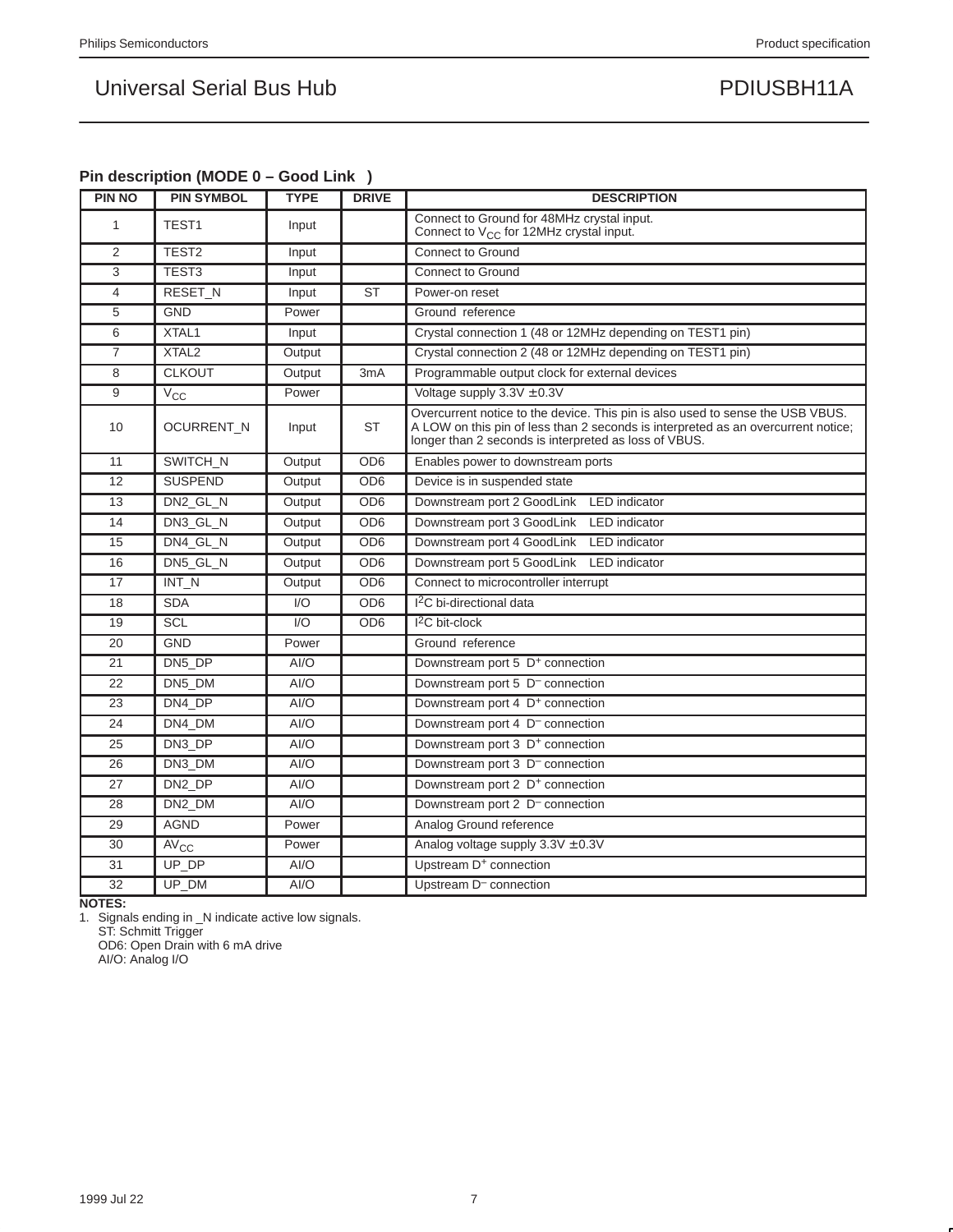| <b>PIN NO</b>   | .  accop ,<br><b>PIN SYMBOL</b> | <b>TYPE</b> | <b>DRIVE</b>     | <b>DESCRIPTION</b>                                                                                                                                                                                                               |
|-----------------|---------------------------------|-------------|------------------|----------------------------------------------------------------------------------------------------------------------------------------------------------------------------------------------------------------------------------|
| 1               | TEST <sub>1</sub>               | Input       |                  | Connect to V <sub>CC</sub> for 48MHz crystal input.<br>Connect to Ground for 12MHz crystal input.                                                                                                                                |
| 2               | TEST <sub>2</sub>               | Input       |                  | Connect to V <sub>CC</sub>                                                                                                                                                                                                       |
| 3               | TEST <sub>3</sub>               | Input       |                  | <b>Connect to Ground</b>                                                                                                                                                                                                         |
| $\overline{4}$  | RESET_N                         | Input       | <b>ST</b>        | Power-on reset                                                                                                                                                                                                                   |
| 5               | <b>GND</b>                      | Power       |                  | Ground reference                                                                                                                                                                                                                 |
| 6               | XTAL1                           | Input       |                  | Crystal connection 1 (48 or 12MHz depending on TEST1 pin)                                                                                                                                                                        |
| $\overline{7}$  | XTAL <sub>2</sub>               | Output      |                  | Crystal connection 2 (48 or 12MHz depending on TEST1 pin)                                                                                                                                                                        |
| 8               | <b>CLKOUT</b>                   | Output      | 3 <sub>m</sub> A | Programmable output clock for external devices                                                                                                                                                                                   |
| 9               | $V_{\rm CC}$                    | Power       |                  | Voltage supply $3.3V \pm 0.3V$                                                                                                                                                                                                   |
| 10              | OCURRENT2_N                     | Input       | <b>ST</b>        | Downstream port 2 overcurrent notice. This pin is also used to sense the USB<br>VBUS. A LOW on this pin of less than 2 seconds is interpreted as an overcurrent<br>notice; longer than 2 seconds is interpreted as loss of VBUS. |
| 11              | SWITCH N                        | Output      | OD <sub>6</sub>  | Enables power to downstream ports                                                                                                                                                                                                |
| 12              | <b>SUSPEND</b>                  | Output      | OD <sub>6</sub>  | Device is in suspended state                                                                                                                                                                                                     |
| 13              | DN2 GL N                        | Output      | OD <sub>6</sub>  | Downstream port 2 GoodLink™ LED indicator                                                                                                                                                                                        |
| 14              | OCURRENT3 N                     | Input       | <b>ST</b>        | Downstream port 3 over-current notice                                                                                                                                                                                            |
| 15              | OCURRENT4_N                     | Input       | <b>ST</b>        | Downstream port 4 over-current notice                                                                                                                                                                                            |
| 16              | OCURRENT5_N                     | Input       | <b>ST</b>        | Downstream port 5 over-current notice                                                                                                                                                                                            |
| 17              | INT_N                           | Output      | OD <sub>6</sub>  | Connect to microcontroller interrupt                                                                                                                                                                                             |
| 18              | <b>SDA</b>                      | 1/O         | OD <sub>6</sub>  | I <sup>2</sup> C bi-directional data                                                                                                                                                                                             |
| 19              | <b>SCL</b>                      | 1/O         | OD <sub>6</sub>  | $I2C$ bit-clock                                                                                                                                                                                                                  |
| 20              | <b>GND</b>                      | Power       |                  | Ground reference                                                                                                                                                                                                                 |
| 21              | DN5_DP                          | AI/O        |                  | Downstream port 5 D <sup>+</sup> connection                                                                                                                                                                                      |
| 22              | DN5 DM                          | AI/O        |                  | Downstream port 5 D <sup>-</sup> connection                                                                                                                                                                                      |
| 23              | DN4 DP                          | AI/O        |                  | Downstream port 4 D <sup>+</sup> connection                                                                                                                                                                                      |
| 24              | DN4 DM                          | AI/O        |                  | Downstream port 4 D <sup>-</sup> connection                                                                                                                                                                                      |
| 25              | DN3 DP                          | AI/O        |                  | Downstream port 3 D <sup>+</sup> connection                                                                                                                                                                                      |
| 26              | DN3 DM                          | AI/O        |                  | Downstream port 3 D <sup>-</sup> connection                                                                                                                                                                                      |
| 27              | DN <sub>2</sub> DP              | AI/O        |                  | Downstream port 2 D <sup>+</sup> connection                                                                                                                                                                                      |
| 28              | DN2_DM                          | AI/O        |                  | Downstream port 2 D <sup>-</sup> connection                                                                                                                                                                                      |
| 29              | <b>AGND</b>                     | Power       |                  | Analog Ground reference                                                                                                                                                                                                          |
| 30              | <b>AV<sub>CC</sub></b>          | Power       |                  | Analog voltage supply $3.3V \pm 0.3V$                                                                                                                                                                                            |
| 31              | UP_DP                           | AI/O        |                  | Upstream D <sup>+</sup> connection                                                                                                                                                                                               |
| $\overline{32}$ | UP_DM                           | AI/O        |                  | Upstream D <sup>-</sup> connection                                                                                                                                                                                               |

### **Pin description (MODE 1 – Individual Overcurrent)**

**NOTES:**

1. Signals ending in \_N indicate active low signals. ST: Schmitt Trigger OD6: Open Drain with 6 mA drive

AI/O: Analog I/O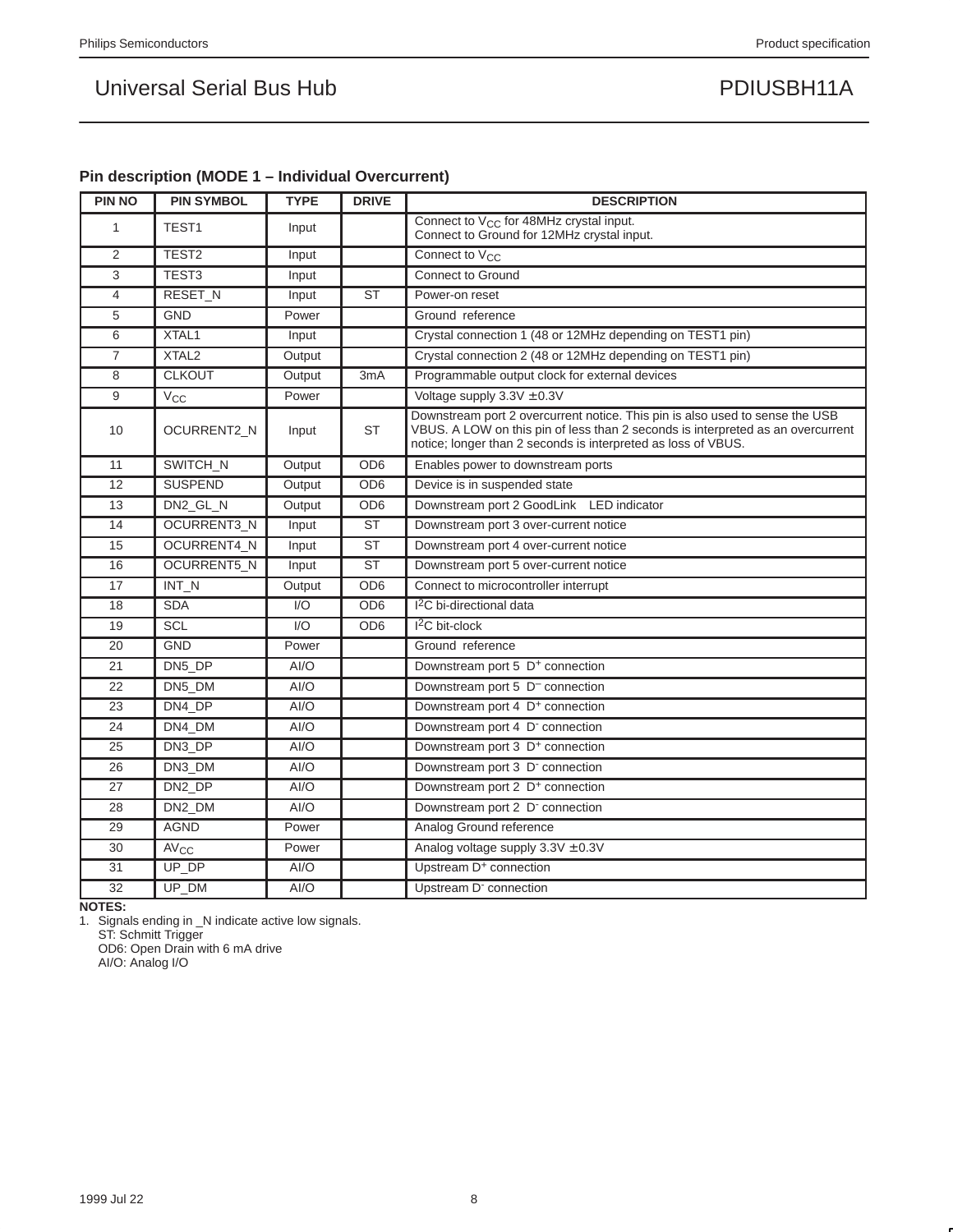### **APPLICATION DIAGRAM**



### **I 2C Interface**

The I<sup>2</sup>C bus is used to interface to an external microcontroller needed to control the operation of the hub. For cost consideration, the target system microcontroller can be shared and utilized for this purpose. The PDIUSBH11A implements a slave I<sup>2</sup>C interface. When the PDIUSBH11A needs to communicate with the microcontroller it asserts an interrupt signal. The microcontroller services this interrupt by reading the appropriate status register on the PDIUSBH11A through the  $I^2C$  bus. (For more information about the  $I^2C$  serial bus, refer to the I<sup>2</sup>C Handbook, Philips order number 9397 750 00013).

The I<sup>2</sup>C interface on the PDIUSBH11A defines two types of transactions:

#### 1. **command transaction**

A command transaction is used to define which data (e.g., status byte, buffer data, ...) will be read from / written to the USB interface in the next data transaction. A data transaction usually follows a command transaction.

#### 2. **data transaction**

A data transaction reads data from / writes data to the USB interface. The meaning of the data is dependent on the command transaction which was sent before the data transaction.

Two addresses are used to differentiate between command and data transactions. Writing to the command address is interpreted as a command, while reading from / writing to the data address is used to transfer data between the PDIUSBH11A and the controller.

### **ADDRESS TABLE**

| <b>TYPE OF ADDRESS</b> | <b>PHYSICAL ADDRESS</b><br>(MSB to LSB) |
|------------------------|-----------------------------------------|
| Command                | 0011 011 (binary)                       |
| Data                   | 0011 010 (binary)                       |

### **Protocol**

An I2C transaction starts with a Start Condition, followed by an address. When the address matches either the command or data address the transaction starts and runs until a Stop Condition or another Start Condition (repeated start) occurs.

The command address is write-only and is unable to do a read. The next bytes in the message are interpreted as commands. Several command bytes can be sent after one command address. Each of the command bytes is acknowledged and passed on to the Memory Management Unit inside the PDIUSBH11A.

When the start condition address matches the data address, the next bytes are interpreted as data. When the RW bit in the address indicates a 'master writes data to slave' (='0') the bytes are received, acknowledged and passed on to the Memory Management Unit. If the RW bit in the address indicates a 'master reads data from slave'  $(=')$  the PDIUSBH11A will send data to the master. The  $1^2C$ -master must acknowledge all data bytes except the last one. In this way the <sup>2</sup>C interface knows when the last byte has been transmitted and it then releases the SDA line so that the master controller can generate the STOP condition.

Repeated start support allows another packet to be sent without generating a Stop Condition.

#### **Timing**

The I<sup>2</sup>C interface in the PDIUSBH11A can support clock speeds up to 1MHz.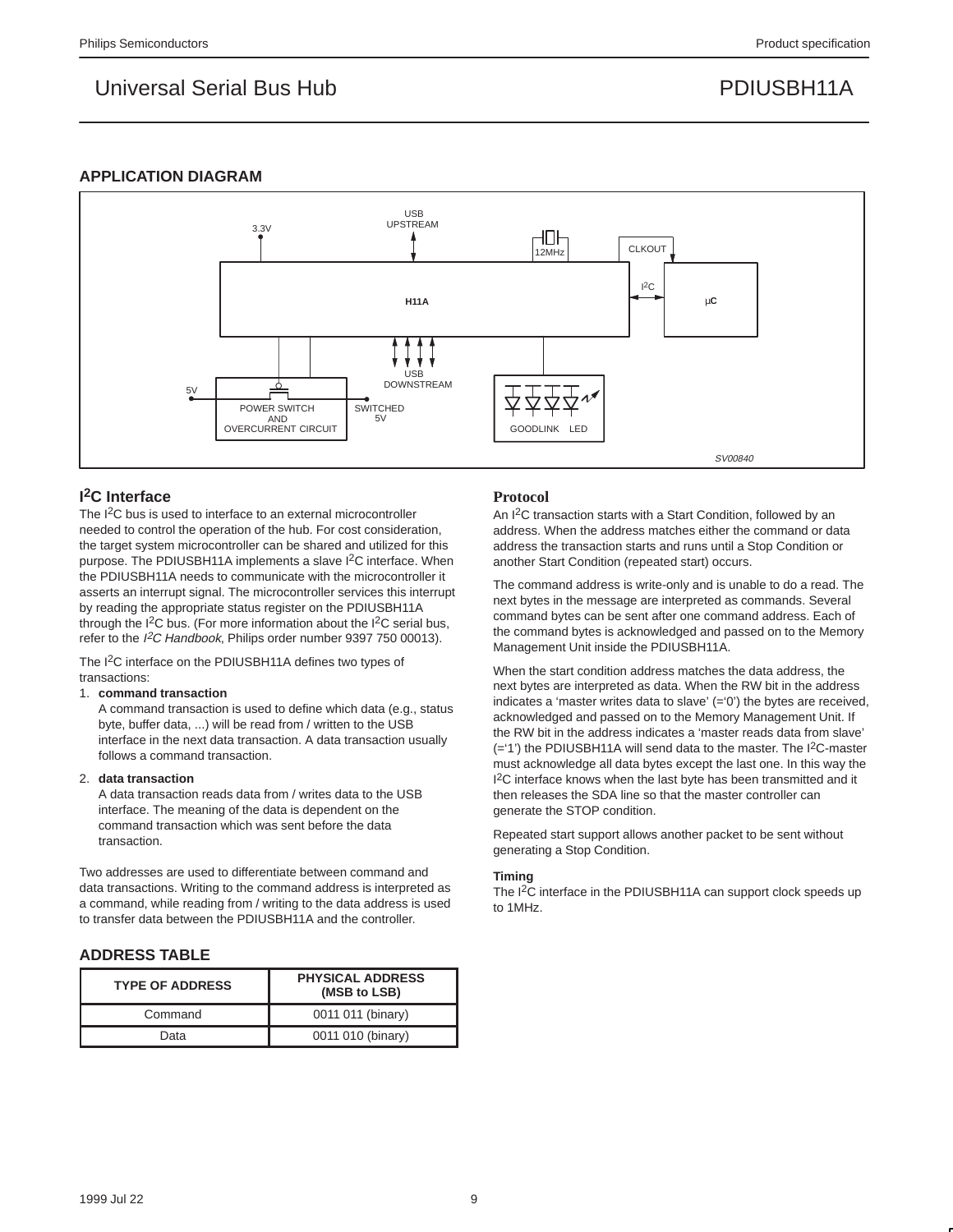### **COMMAND SUMMARY**

Some commands have the same command code (e.g., Read Buffer and Write Buffer). In these cases, the direction of the Data Phase (read or write) indicates which command is executed.

| <b>COMMAND NAME</b>                  | <b>RECIPIENT</b>           | <b>CODING</b>        | <b>DATA PHASE</b>      |  |  |  |
|--------------------------------------|----------------------------|----------------------|------------------------|--|--|--|
| <b>Initialization Commands</b>       |                            |                      |                        |  |  |  |
| Set Address / Enable                 | Hub                        | D <sub>0</sub> h     | Write 1 byte           |  |  |  |
|                                      | <b>Embedded Function 1</b> | D <sub>1</sub> h     | Write 1 byte           |  |  |  |
|                                      | Embedded Function 6        | D <sub>2</sub> h     | Write 1 byte           |  |  |  |
|                                      | <b>Embedded Function 7</b> | D <sub>3</sub> h     | Write 1 byte           |  |  |  |
| Set Endpoint Enable                  | Hub + Embedded Functions   | D <sub>8</sub> h     | Write 1 byte           |  |  |  |
| Set Mode<br>Hub + Embedded Functions |                            | F <sub>3</sub> h     | Write 2 bytes          |  |  |  |
|                                      | <b>Data Flow Commands</b>  |                      |                        |  |  |  |
| Read Interrupt Register              |                            | F <sub>4</sub> h     | Read 2 bytes           |  |  |  |
| Select Endpoint                      | Hub Control OUT            | 00h                  | Read 1 byte (optional) |  |  |  |
|                                      | <b>Hub Control IN</b>      | 01h                  | Read 1 byte (optional) |  |  |  |
|                                      | <b>Other Endpoints</b>     | 00h + Endpoint Index | Read 1 byte (optional) |  |  |  |
| <b>Read Last Transaction Status</b>  | Hub Control OUT            | 40h                  | Read 1 byte            |  |  |  |
|                                      | Hub Control IN             | 41h                  | Read 1 byte            |  |  |  |
|                                      | <b>Other Endpoints</b>     | 40h + Endpoint Index | Read 1 byte            |  |  |  |
| <b>Read Endpoint Status</b>          | Hub Control OUT            | 80h                  | Read 1 byte            |  |  |  |
|                                      | <b>Hub Control IN</b>      | 81h                  | Read 1 byte            |  |  |  |
|                                      | <b>Other Endpoints</b>     | 80h + Endpoint Index | Read 1 byte            |  |  |  |
| <b>Read Buffer</b>                   | Selected Endpoint          | F <sub>0</sub> h     | Read n bytes           |  |  |  |
| Write Buffer                         | Selected Endpoint          | F <sub>0</sub> h     | Write n bytes          |  |  |  |
| Set Endpoint Status                  | Hub Control OUT            | 40h                  | Write 1 byte           |  |  |  |
|                                      | Hub Control IN             | 41h                  | Write 1 byte           |  |  |  |
|                                      | <b>Other Endpoints</b>     | 40h + Endpoint Index | Write 1 byte           |  |  |  |
| Acknowledge Setup                    | Selected Endpoint          | F <sub>1</sub> h     | None                   |  |  |  |
| Clear Buffer                         | Selected Endpoint          | F <sub>2</sub> h     | None                   |  |  |  |
| Validate Buffer                      | Selected Endpoint          | <b>FAh</b>           | None                   |  |  |  |
| <b>Hub Commands</b>                  |                            |                      |                        |  |  |  |
| <b>Clear Port Feature</b>            | Port <sub>2</sub>          | <b>E0h</b>           | Write 1 byte           |  |  |  |
|                                      | Port <sub>3</sub>          | E <sub>1</sub> h     | Write 1 byte           |  |  |  |
|                                      | Port 4                     | E <sub>2</sub> h     | Write 1 byte           |  |  |  |
|                                      | Port 5                     | E <sub>3</sub> h     | Write 1 byte           |  |  |  |
| Set Port Feature                     | Port <sub>2</sub>          | E8h                  | Write 1 byte           |  |  |  |
|                                      | Port <sub>3</sub>          | E9h                  | Write 1 byte           |  |  |  |
|                                      | Port 4                     | EAh                  | Write 1 byte           |  |  |  |
|                                      | Port 5                     | EBh                  | Write 1 byte           |  |  |  |
| <b>Get Port Status</b>               | Port 2                     | <b>E0h</b>           | Read 1 or 2 bytes      |  |  |  |
|                                      | Port 3                     | E <sub>1</sub> h     | Read 1 or 2 bytes      |  |  |  |
|                                      | Port 4                     | E <sub>2</sub> h     | Read 1 or 2 bytes      |  |  |  |
|                                      | Port 5                     | E3h                  | Read 1 or 2 bytes      |  |  |  |
| Set Status Change Bits               |                            | F7h                  | Write 1 byte           |  |  |  |
|                                      | <b>General Commands</b>    |                      |                        |  |  |  |
| Send Resume                          |                            | F6h                  | None                   |  |  |  |
| Read Current Frame Number            |                            | F <sub>5</sub> h     | Read 1 or 2 bytes      |  |  |  |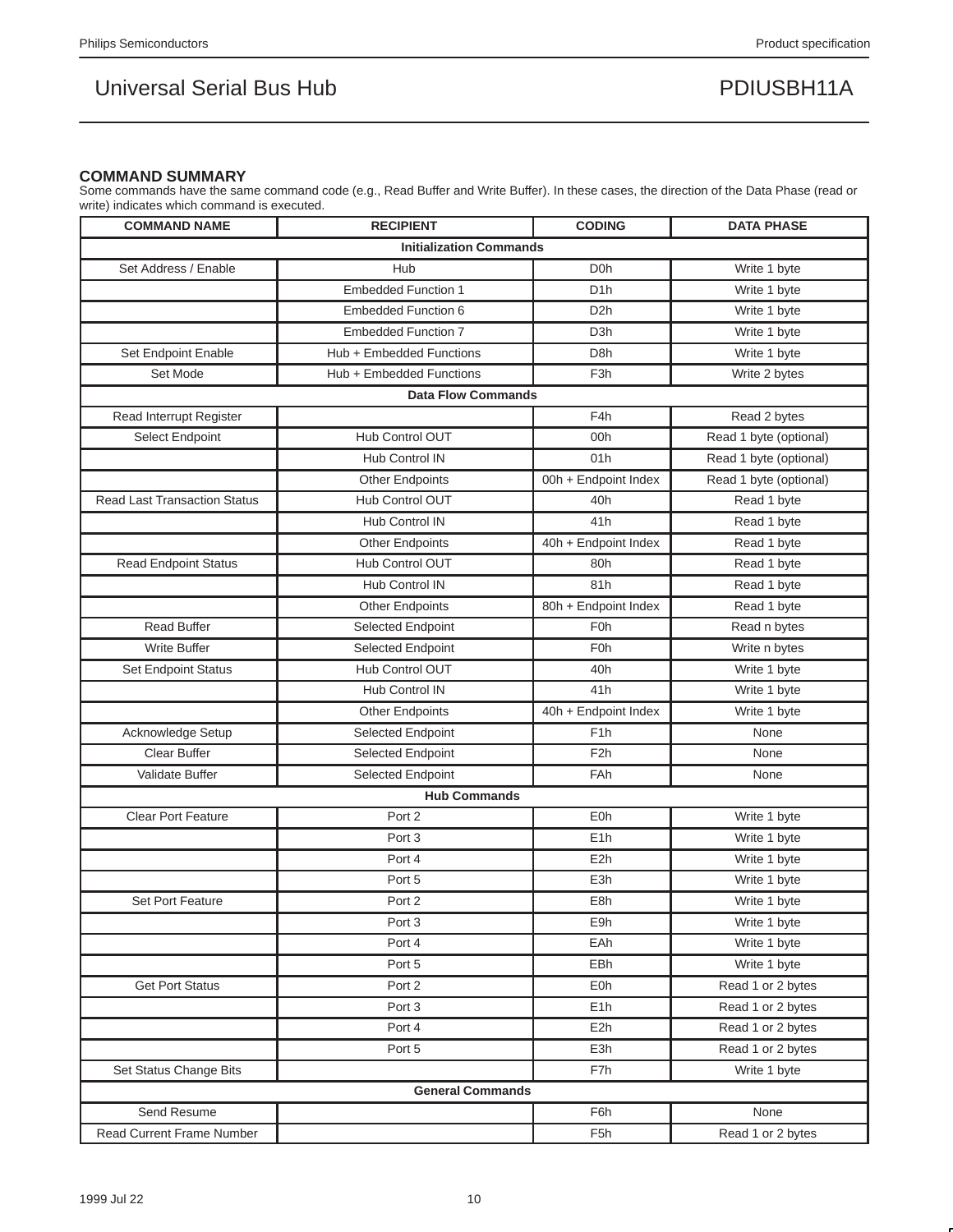### **COMMAND DESCRIPTIONS**

#### **Command Procedure**

There are four basic types of commands: Initialization, Data, Hub Specific, and General commands. Respectively, these are used to initialize the hub and embedded function; for data flow between the hub, embedded function, and the host; some Hub Specific commands for controlling individual downstream ports; and some General commands.

#### **Initialization Commands**

Initialization commands are used during the enumeration process of the USB network. These commands are used to enable the hub and embedded function endpoints. They are also used to set the USB assigned address.

#### Set Address / Enable

**Command : D0h (Hub), D1h, D2h, D3h, (Embedded Functions) Data : Write 1 byte**

This command is used to set the USB assigned address and enable the hub or embedded functions respectively. The hub powers up enabled and needs not be enabled by the firmware at power up initialization.



Address The value written becomes the address.

Enable A '1' enables this function.

#### Set Endpoint Enable

| <b>Command</b> | : D8h          |
|----------------|----------------|
| Data           | : Write 1 byte |

The hub's interrupt endpoint and the embedded functions generic endpoints can only be enabled when the corresponding hub/function is enabled via the Set Address/Enable command.

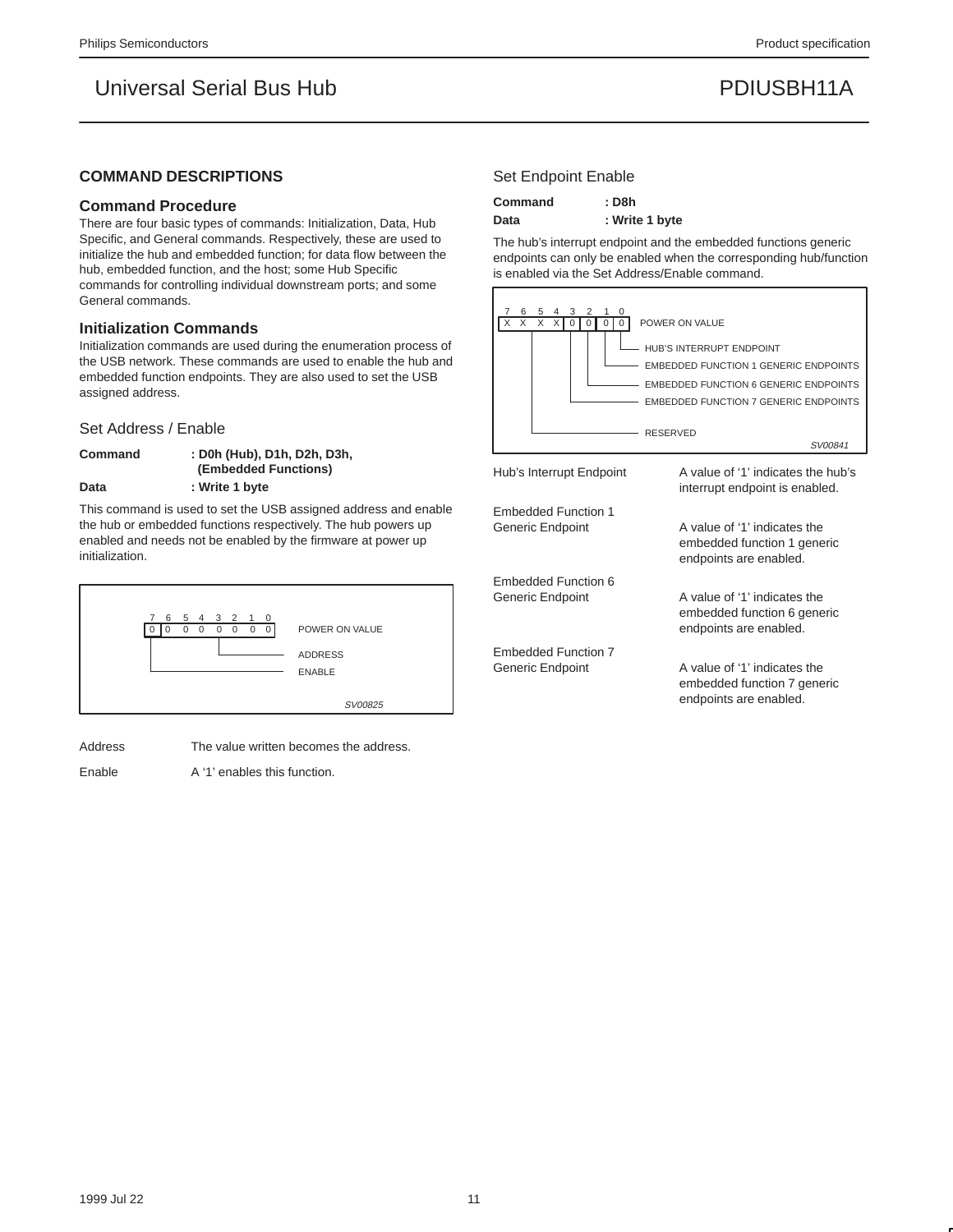#### Set Mode

| Command | : F3h           |  |
|---------|-----------------|--|
| Data    | : Write 2 bytes |  |

The Set Mode command is followed by two data writes. The first byte contains the configuration byte values. The second byte is the clock division factor byte.

#### **Configuration Byte**

| 5<br>3 2<br>7<br>6<br>$\Omega$<br>4<br>1 |                               |
|------------------------------------------|-------------------------------|
|                                          | POWER ON VALUE                |
|                                          | <b>REMOTE WAKEUP</b>          |
|                                          | NO LAZYCLOCK                  |
|                                          | <b>CLOCK RUNNING</b>          |
|                                          | <b>DEBUG MODE</b>             |
|                                          | SoftConnect™                  |
|                                          | CONNECT DOWNSTREAM RESISTORS  |
|                                          | NON-BLINKING LEDS             |
|                                          | <b>EMBEDDED FUNCTION MODE</b> |
|                                          | <i>SV00842</i>                |

| Remote Wakeup | A '1' indicates that a remote wakeup feature<br>is ON. Bus reset will set this bit to '1'.                                                                                                                                                                                                                                                                         |
|---------------|--------------------------------------------------------------------------------------------------------------------------------------------------------------------------------------------------------------------------------------------------------------------------------------------------------------------------------------------------------------------|
| No LazyClock  | A '1' indicates that CLKOUT will not switch<br>to LazyClock. A '0' indicates that the<br>CLKOUT switches to LazyClock 1ms after<br>the Suspend pin goes high. LazyClock<br>frequency is 30 kHz $(\pm 40\%)$ . The<br>programmed value will not be changed by a<br>bus reset.                                                                                       |
| Clock Running | A '1' indicates that the internal clocks and<br>PLL are always running even during<br>Suspend state. A '0' indicates that the<br>internal clock, crystal oscillator and PLL are<br>stopped whenever not needed. To meet the<br>strict Suspend current requirement, this bit<br>needs to be set to '0'. The programmed<br>value will not be changed by a bus reset. |
| Debug Mode    | A '1' indicates that all errors and "NAKing"<br>are reported and a '0' indicates that only OK<br>and babbling are reported. The programmed<br>value will not be changed by a bus reset.                                                                                                                                                                            |
| SoftConnect™  | A '1' indicates that the upstream pull-up<br>resistor will be connected if VBUS is<br>available. A '0' means that the upstream<br>resistor will not be connected. The<br>programmed value will not be changed by a<br>bus reset.                                                                                                                                   |

### Connect Downstream Resistors **A** '1' indicates that downstream resistors are connected. A '0' means that downstream resistors are not connected. The programmed value will not be changed by a bus reset. Non-blinking LEDs A '1' indicates that GoodLink™ LEDs will NOT blink when there is traffic. Leave this bit at '0' to achieve blinking LEDs. The programmed value will not be changed by a bus reset. Embedded Function Mode A '1' indicates single embedded function mode. A '0' indicates multiple (3) embedded function mode. See endpoint descriptions for details. The programmed value will not be changed by a bus reset.

#### **Clock Division Factor Byte**



Clock Division Factor The value indicates clock division factor for CLKOUT. The output frequency is 48 MHz/(N+1) where N is the Clock Division Factor. When the 48MHz input crystal frequency is selected, the reset value is 3. This will give a default output frequency at CLKOUT pin of 12 MHz, thus maintaining backward compatibility to the PDIUSBH11. When the 12 MHz input crystal frequency is selected, the reset value is 11. This will produce the lowest output frequency of 4 MHz which can then be programmed up by the user. The PDIUSBH11A design ensures no glitching during frequency change. The programmed value will not be changed by a bus reset.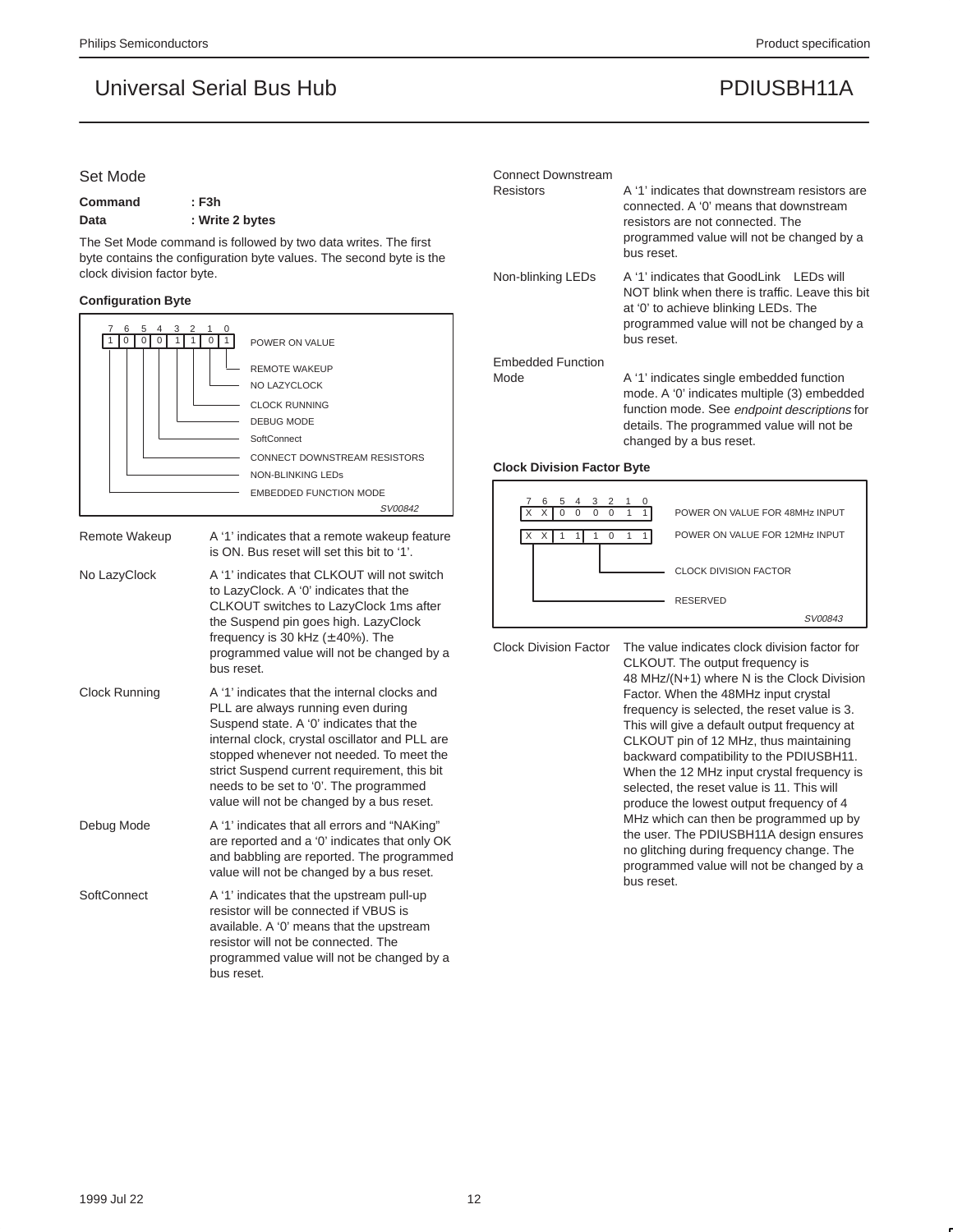#### **Data Flow Commands**

Data flow commands are used to manage the data transmission between the USB endpoints and the monitor. Much of the data flow is initiated via an interrupt to the microcontroller. The microcontroller utilizes these commands to access and determine whether the endpoint FIFOs have valid data.

#### Read Interrupt Register

| Command | : F4h          |
|---------|----------------|
| Data    | : Read 2 bytes |

#### **Interrupt Register Byte 1**



#### **Interrupt Register Byte 2**



This command indicates the origin of an interrupt. A '1' indicates an interrupt occurred at this endpoint. The bits are cleared by reading the endpoint status register through Read Endpoint Status command.

After a bus reset an interrupt will be generated and bit 6 of the Interrupt Register Byte 2 will be '1'. [In the PDIUSBH11, the bus reset event is indicated by the absence of a '1' in any bit of the Interrupt Register. Note that the backward compatibility is still maintained because in the PDIUSBH11, the Interrupt Register Byte 2 does not exist.]

The bus reset interrupt is internally cleared by reading the interrupt register. A bus reset is completely identical to the hardware reset through the RESET\_N pin with the sole difference of interrupt notification.

The hub interrupt endpoint is handled internally by the PDIUSBH11A hardware without the need of microcontroller intervention.

#### Select Endpoint

**Command : 00-0Dh Data : Optional Read 1 byte**

The Select Endpoint command initializes an internal pointer to the start of the Selected buffer. Optionally, this command can be followed by a data read, which returns '0' if the buffer is empty and '1' if the buffer is full.



Full/Empty A '1' indicates the buffer is full, '0' indicates an empty buffer.

#### Read Last Transaction Status

| Command | : 40–4Dh      |
|---------|---------------|
| Data    | : Read 1 byte |

The Read Last Transaction Status command is followed by one data read that returns the status of the last transaction of the endpoint. This command also resets the corresponding interrupt flag in the interrupt register, and clears the status, indicating that it was read.

This command is useful for debugging purposes. Since it keeps track of every transaction, the status information is overwritten for each new transaction.



Data Receive/Transmit Success A '1' indicates data has been received or transmitted successfully.

| Error Code               | See Table 3, Error Codes.                                                                                                 |
|--------------------------|---------------------------------------------------------------------------------------------------------------------------|
| Setup Packet             | A '1' indicates the last successful<br>received packet had a SETUP<br>token (this will always read '0' for<br>IN buffers. |
| Data 0/1 Packet          | A '1' indicates the last successful<br>received or sent packet had a<br>DATA1 PID.                                        |
| Previous Status not Read | A '1' indicates a second event<br>occurred before the previous<br>status was read.                                        |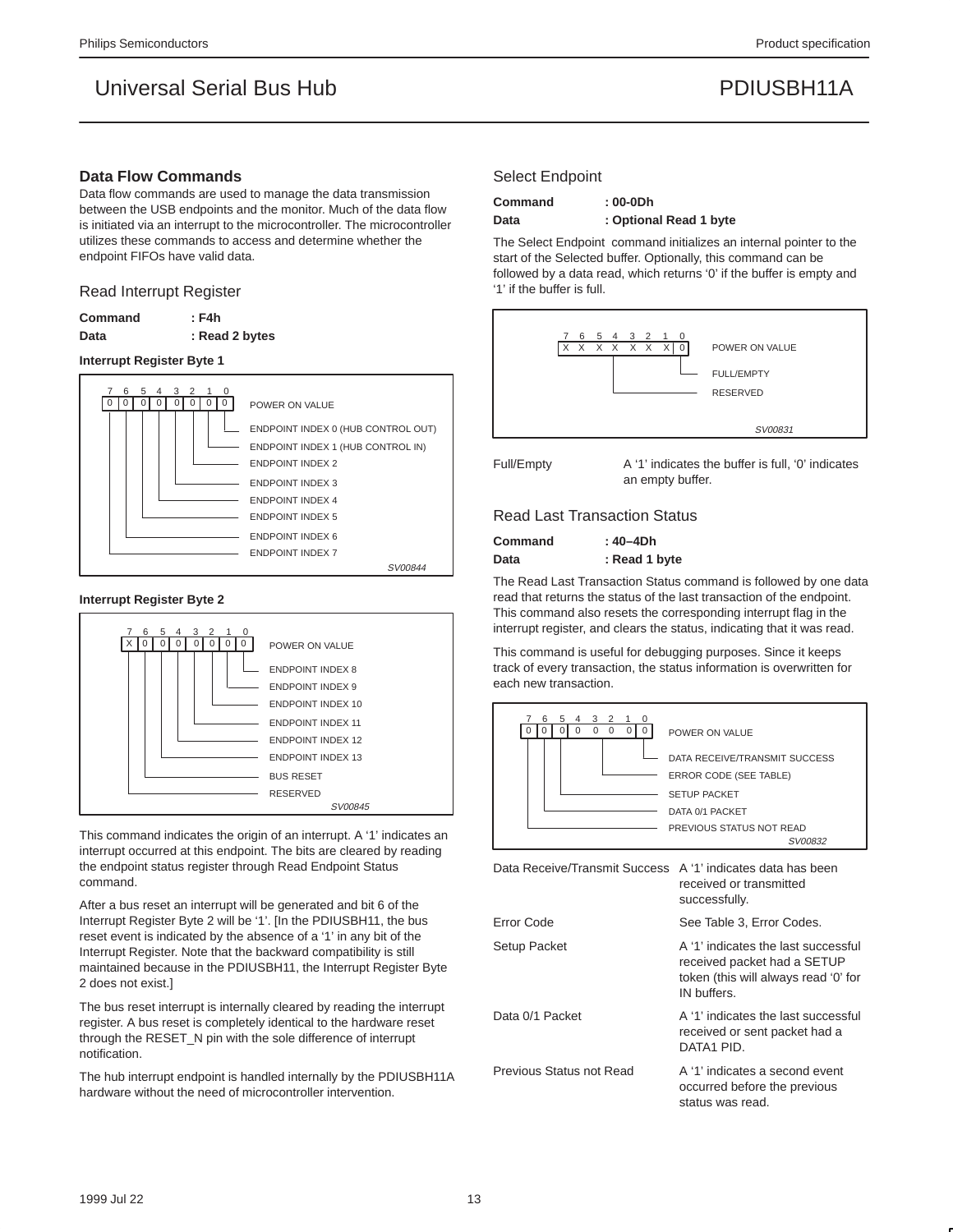### **Table 3. ERROR CODES**

| <b>ERROR</b><br><b>CODE</b> | <b>RESULT</b>                                                                                                                        |
|-----------------------------|--------------------------------------------------------------------------------------------------------------------------------------|
| 0000                        | No Error                                                                                                                             |
| 0001                        | PID encoding Error; bits 7–4 are not the inversion of<br>$bits$ 3-0                                                                  |
| 0010                        | PID unknown; encoding is valid, but PID does not<br>exist                                                                            |
| 0011                        | Unexpected packet; packet is not of the type expected<br>(= token, data or acknowledge), or SETUP token to a<br>non-control endpoint |
| 0100                        | <b>Token CRC Error</b>                                                                                                               |
| 0101                        | Data CRC Error                                                                                                                       |
| 0110                        | Time Out Error                                                                                                                       |
| 0111                        | <b>Babble Error</b>                                                                                                                  |
| 1000                        | Unexpected End-of-packet                                                                                                             |
| 1001                        | Sent or received NAK                                                                                                                 |
| 1010                        | Sent Stall, a token was received, but the endpoint was<br>stalled                                                                    |
| 1011                        | Overflow Error, the received packet was longer than<br>the available buffer space                                                    |
| 1101                        | <b>Bitstuff Error</b>                                                                                                                |
| 1111                        | Wrong DATA PID; the received DATA PID was not the<br>expected one                                                                    |

#### Read Endpoint Status

| Command<br>Data     | $:80 - 8Dh$<br>: Read 1 byte                             |                                                                                                                                                 |
|---------------------|----------------------------------------------------------|-------------------------------------------------------------------------------------------------------------------------------------------------|
|                     | 5<br>6<br>3<br>2<br>0<br>4<br>1<br>X<br>X<br>X<br>0<br>X | POWER ON VALUE<br><b>RESERVED</b><br><b>SETUP PACKET</b><br><b>STALL</b><br>DATA 0/1 PACKET<br><b>BUFFER FULL</b><br><b>RESERVED</b><br>SV00833 |
| <b>Setup Packet</b> |                                                          | A '1' indicates the last received packet had a                                                                                                  |

| Setup Packet       | A 1 Indicates the last received packet had a<br>SETUP token.            |
|--------------------|-------------------------------------------------------------------------|
| STALL              | A '1' indicates the endpoint is stalled.                                |
| Data 0/1 Packet    | A '1' indicates if the last received or sent<br>packet had a DATA1 PID. |
| <b>Buffer Full</b> | A '1' indicates that the buffer is full.                                |

When the microprocessor has written data into an IN buffer, it should set the buffer full flag by the Validate Buffer command. This indicates that the data in the buffer are valid and can be sent to the host when the next IN token is received.

#### Read Buffer

| Command | $:$ F0h                        |
|---------|--------------------------------|
| Data    | : Read multiple bytes (max 10) |

The Read Buffer command is followed by a number of data reads, which return the contents of the selected endpoint data buffer. After each read, the internal buffer pointer is incremented by 1.

The buffer pointer is not reset to the buffer start by the Read Buffer command. This means that reading or writing a buffer can be interrupted by any other command (except for Select Endpoint), or can be done by more than one I2C transaction (read the first 2 bytes to get the number of data bytes, then read the rest in other transactions).

The data in the buffer are organized as follows:

- byte 0: Reserved: can have any value
- byte 1: Number/length of data bytes
- byte 2: Data byte 1
- byte 3: Data byte 2

#### Write Buffer

| Command | $:$ F0h                         |
|---------|---------------------------------|
| Data    | : Write multiple bytes (max 10) |

The Write Buffer command is followed by a number of data writes, which load the endpoints buffer. The data must be organized in the same way as described in the Read Buffer command. The first byte (reserved) should always be '0'. As in the Read Buffer command, the data can be split up into different I2C data transactions.

#### **WARNING:**

There is no protection against writing or reading over a buffer's boundary or against writing into an OUT buffer or reading from an IN buffer. Any of these actions could cause an incorrect operation. Data in an OUT buffer are only meaningful after a successful transaction.

Clear Buffer

| Command | $:$ F2h |
|---------|---------|
| Data    | : None  |

When a packet is received completely, an internal endpoint buffer full flag is set. All subsequent packets will be refused by returning a NAK. When the microcontroller has read the data, it should free the buffer by the Clear Buffer command. When the buffer is cleared new packets will be accepted.

#### Validate Buffer

| Command | : FAh  |
|---------|--------|
| Data    | : None |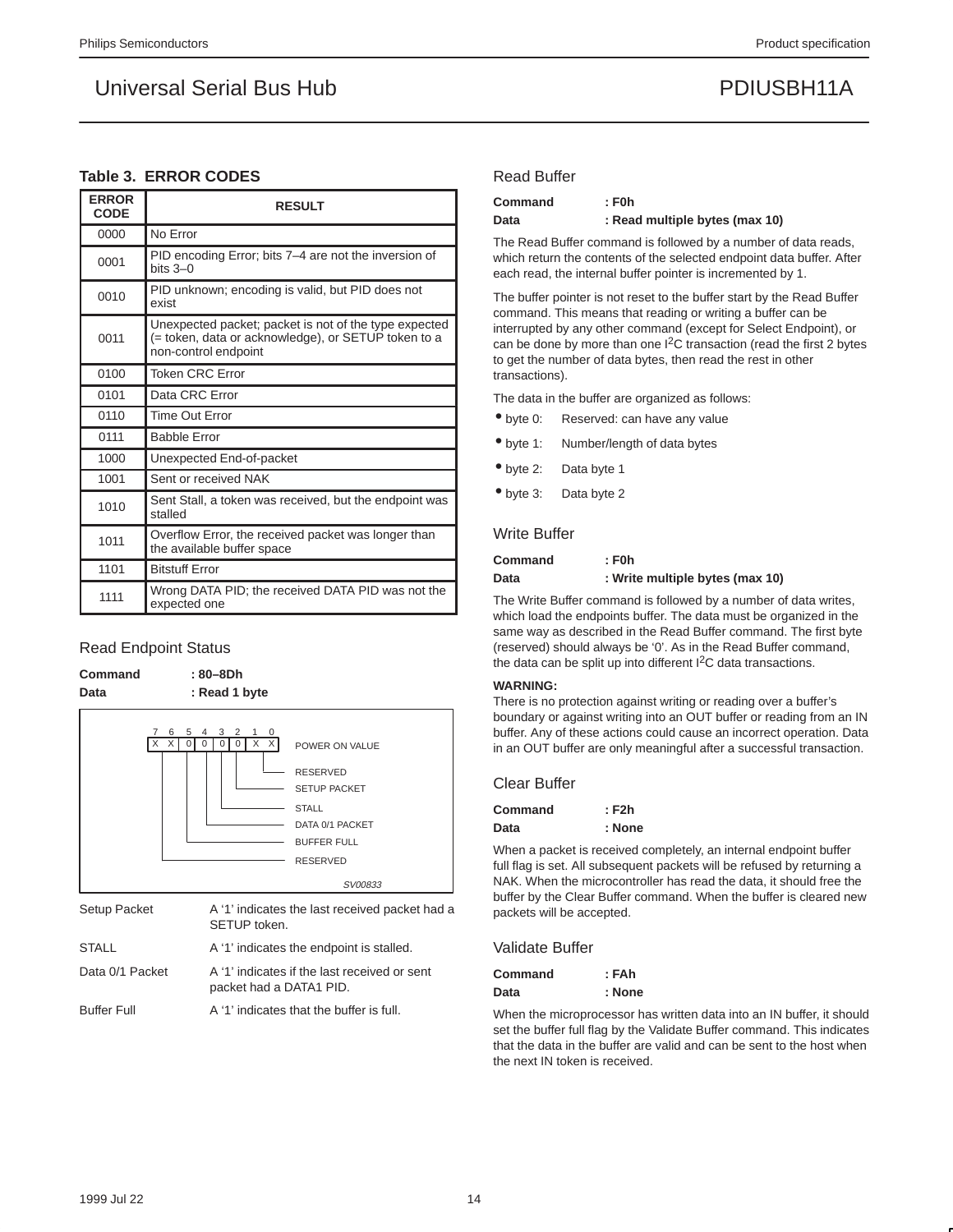#### Set Endpoint Status

| <b>Command</b> | : 40–4Dh       |
|----------------|----------------|
| Data           | : Write 1 byte |

A stalled control endpoint is automatically unstalled when it receives a SETUP token, regardless of the content of the packet. If the endpoint should stay in its stalled state, the microcontroller can re-stall it.

When a stalled endpoint is unstalled (either by the Set Endpoint Status command or by receiving a SETUP token), it is also re-initialized. This flushes the buffer and if it is an OUT buffer it waits for a DATA 0 PID, if it is an IN buffer it writes a DATA 0 PID.

Even when unstalled, writing Set Endpoint Status to '0' initializes the endpoint.



Stalled **A** '1' indicates the endpoint is stalled.

#### Acknowledge Setup

| Command | : F1h  |
|---------|--------|
| Data    | : None |

The arrival of a SETUP packet flushes the IN buffer and disables the Validate Buffer and Clear Buffer commands for both IN and OUT endpoints.

The microcontroller needs to re-enable these commands by the Acknowledge Setup command. This ensures that the last SETUP packet stays in the buffer and no packet can be sent back to the host until the microcontroller has acknowledged explicitly that it has seen the SETUP packet.

The microcontroller must send the Acknowledge Setup command to both the IN and OUT endpoints.

#### **Hub Commands**

Hub commands are used to report connectivity and power status between the hub and the host. These commands allow the host to enable each port individually and get any change of status such as new connectivity information.

#### Clear/Set Port Feature

| Command | : E0–E3h (Clear) and E8h–EBh (Set) |
|---------|------------------------------------|
| Data    | : Write 1 byte                     |

The data written in the data phase is the feature code described in Table 4.

When the controller receives a Set Feature or a Clear Feature request, there are two possibilities:

The request applies to port 1, the embedded port. In this case the request should be handled internally by the controller.

If the request applies to ports 2 through 5, the controller should translate the request into a Set Feature or Clear Feature command towards the PDIUSBH11A.

When the PDIUSBH11A is configured in mode 0, there is only one power switch output and one overcurrent input. This means that the F\_PORT\_POWER and C\_PORT\_OVERCURRENT features are not port specific. For these features, any of the Set / Clear Feature commands can be used. The specific port assignment is ignored.

When the PDIUSBH11A is configured in mode 1, there is still only one power switch output but there are four individual overcurrent input pins corresponding to each port. This means that the F\_PORT\_POWER feature is port specific and the C\_PORT\_OVERCURRENT feature is not port specific.

Setting the F\_PORT\_POWER feature turns the power on when it is off and turns the overcurrent detection on only when the power is already on. This allows to have a short period of overcurrent condition at the moment that power is switched on. For this reason, the F\_PORT\_POWER feature needs to be set twice. Clearing this feature turns both the power and the overcurrent detection off.

| <b>FEATURE</b>     | <b>FEATURE CODE</b> | <b>SET</b>       | <b>CLEAR</b>                                                  |
|--------------------|---------------------|------------------|---------------------------------------------------------------|
| F PORT ENABLE      |                     | Enables a port   | Disables a port                                               |
| F PORT SUSPEND     |                     | Suspends a port  | Resumes a port                                                |
| FC_PORT_RESET      |                     | Resets a port    | Clears a port Reset Change bit                                |
| F PORT POWER       |                     | Powers all ports | Unpowers all ports                                            |
| C PORT CONNECTION  |                     |                  | Clears a port Connection Change bit                           |
| C PORT ENABLE      |                     |                  | Clears a port Enable Change bit                               |
| C PORT SUSPEND     |                     |                  | Clears a port Suspend Change bit                              |
| C_PORT_OVERCURRENT |                     |                  | Clears a port (Mode 1) or hub (Mode 0) Overcurrent Change bit |

#### **Table 4. Data written in data phase**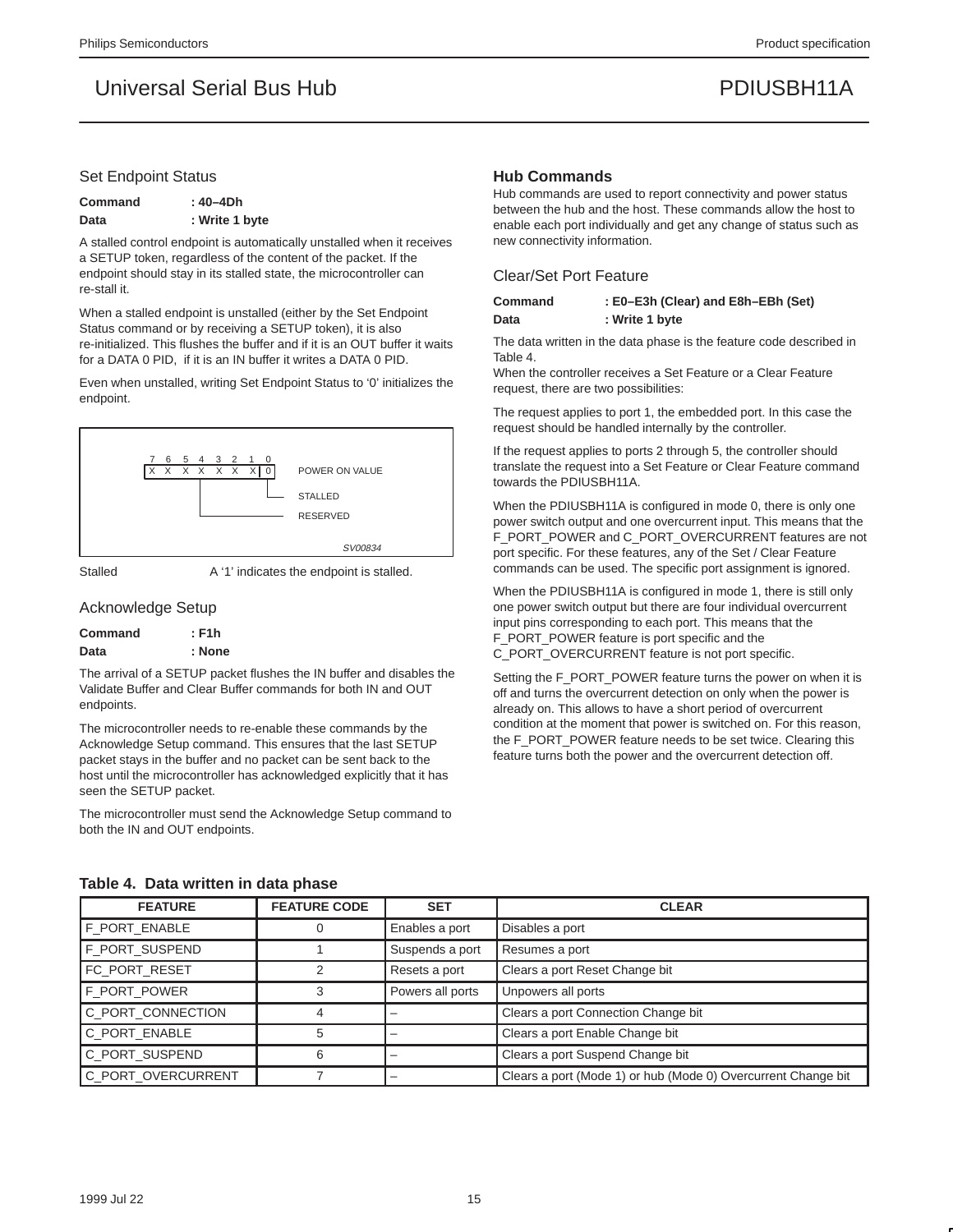### Get Port Status

### **Command : E0h–E3h** Data : Read 1 or 2 bytes

The Get Port Status Command can be followed by one or two data reads. The first byte returned contains the port status. The second byte returned is the port status change byte.

#### **Port Status Byte**



| Connect     | A '1' indicates that a device is connected on<br>this port of the hub.                                                                                                                                 |
|-------------|--------------------------------------------------------------------------------------------------------------------------------------------------------------------------------------------------------|
| Enabled     | A '1' indicates that this port is enabled.                                                                                                                                                             |
| Suspend     | A '1' indicates that this port is suspended.                                                                                                                                                           |
| OverCurrent | A '1' indicates that overcurrent condition<br>exists on this port. In mode 0 of operation,<br>this bit is the same for all ports. In mode 1,<br>individual port overcurrent indication is<br>possible. |
| Reset       | A '1' indicates that bus reset on this port is in<br>progress. When reset is completed (nominal<br>duration of 10 ms), this bit indicates a '0'.                                                       |
| Power       | A '1' indicates that power is supplied to<br>downstream ports. Since the PDIUSBH11A<br>supports gang mode power switching, this<br>bit is the same for all ports.                                      |
| Low Speed   | A '1' indicates that low speed device is<br>connected to this port. This bit is only valid<br>when Connect bit is a '1'.                                                                               |

#### **Port Status Change Byte**

The description for the Port Status Change Byte is similar to the Port Status Byte except that the value of the bits are '1' only when a change has occurred.



### Set Status Change Bits

| Command | : F7h          |
|---------|----------------|
| Data    | : Write 1 byte |

For assembling the hub's status change register, the device needs some additional information from the controller, i.e. the Local Power Status Change bit and the embedded function Status Change bit.

These are provided by the Set Status Change Bits command. This command is always followed by one data write which contains the Local Power Status Change bit at the LSB and the embedded function Status Change bit at position 1. All other bits should be 0.

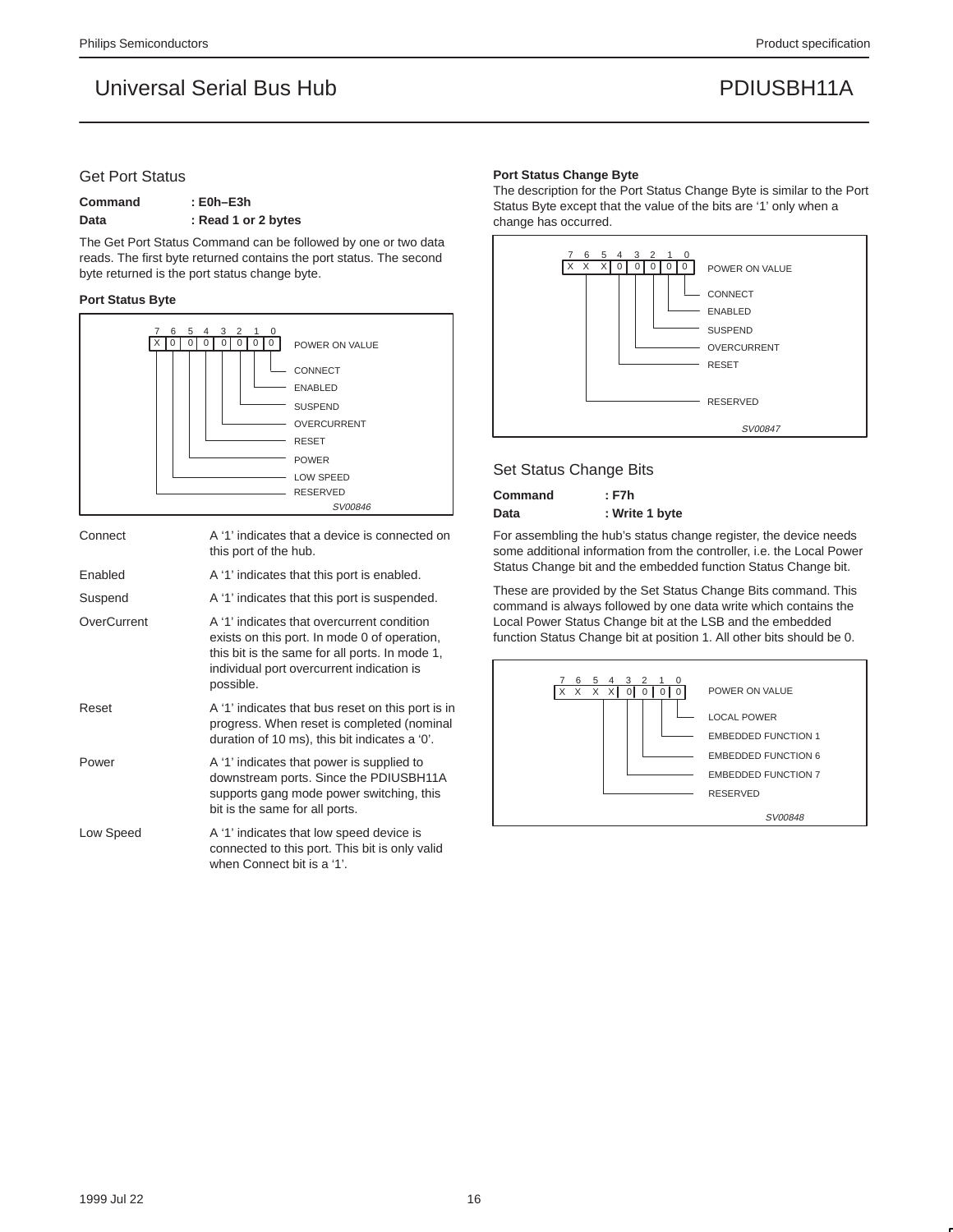#### **General Commands**

#### Send Resume

| Command | $:$ F6h |
|---------|---------|
| Data    | : None  |

Sends an upstream resume signal for 10 ms. This command is normally issued when the device is in suspend. The RESUME command is not followed by a data read or write.

The PDIUSBH11A automatically sends a RESUME command when an event occurs downstream.

#### Read Current Frame Number

### **Command : F5h** Data : Read One or Two Bytes

This command is followed by one or two data reads and returns the frame number of the last successfully received SOF. The frame number is returned Least Significant Byte first.



#### **Embedded Function**

The USB host sees no difference between the embedded function and a function connected to one of the downstream ports. Some of the port commands sent by the host must be handled appropriately by the embedded function to appear as any other downstream port.

The microcontroller maintains a series of status and status change bits for the embedded function as described in the Get Port Status command section. From these bits, the Status Change bit for the embedded function is derived (i.e. the port specific Status Change bits). This Status Change bit is then provided to the PDIUSBH11A by the Set Status Change Bits command.

### **Host Requests**

#### SetFeature PORT\_RESET

Reinitialize the embedded function and set the Reset Change bit to indicate that the reset has completed. Reset the Enable Status bit, enable the embedded function and set its address to 0 by the Set embedded function Address / Enable command. Disable the embedded function interrupt endpoint by the Set Endpoint Enable command.

#### SetFeature PORT\_ENABLE

Enable the function by the Set embedded function Address / Enable command. Set the Enable Status bit.

#### SetFeature PORT\_SUSPEND

Disable the function by the Set embedded function Address / Enable command. Reset the Enable Status bit and set the Suspend Status bit.

#### ClearFeature PORT\_ENABLE

Disable the function by the Set embedded function Address / Enable command. Reset the Enable Status bit.

#### ClearFeature PORT\_SUSPEND

Enable the function by the Set embedded function Address / Enable command. Set the Enable Status bit, reset the Suspend Status bit; set the Resume Status Change bit to indicate that the resume has completed.

#### ClearFeature any Change Indicator

Clear the corresponding status change bit.

#### **Babbling condition**

When the embedded function causes a babbling condition, the function is automatically disabled by the PDIUSBH11A. As soon as the microcontroller detects the babbling error, it must set the Enable Status Change bit and reset the Enable Status bit.

#### **Remote WakeUp**

There are three scenarios when a remote wakeup can occur. The following describes the course of actions for each of the cases:

- 1. The device is not suspended and the embedded port is suspended: Enable back the function by setting the enable bit in the Set Address/Enable register and update the following status bits in the microcontroller program: reset the Suspend Status bit, set the Enable Status bit and set the Suspend Status Change bit.
- 2. The device is suspended and the embedded port is suspended: Send an upstream Resume using the Send Resume command, enable back the function by setting the enable bit in the Set Address/Enable register and update the following status bits in the microcontroller program: reset the Suspend Status bit, set the Enable Status bit and set the Suspend Status Change bit.
- 3. The device is suspended and the embedded port is enabled: Send an upstream resume using the Send Resume command.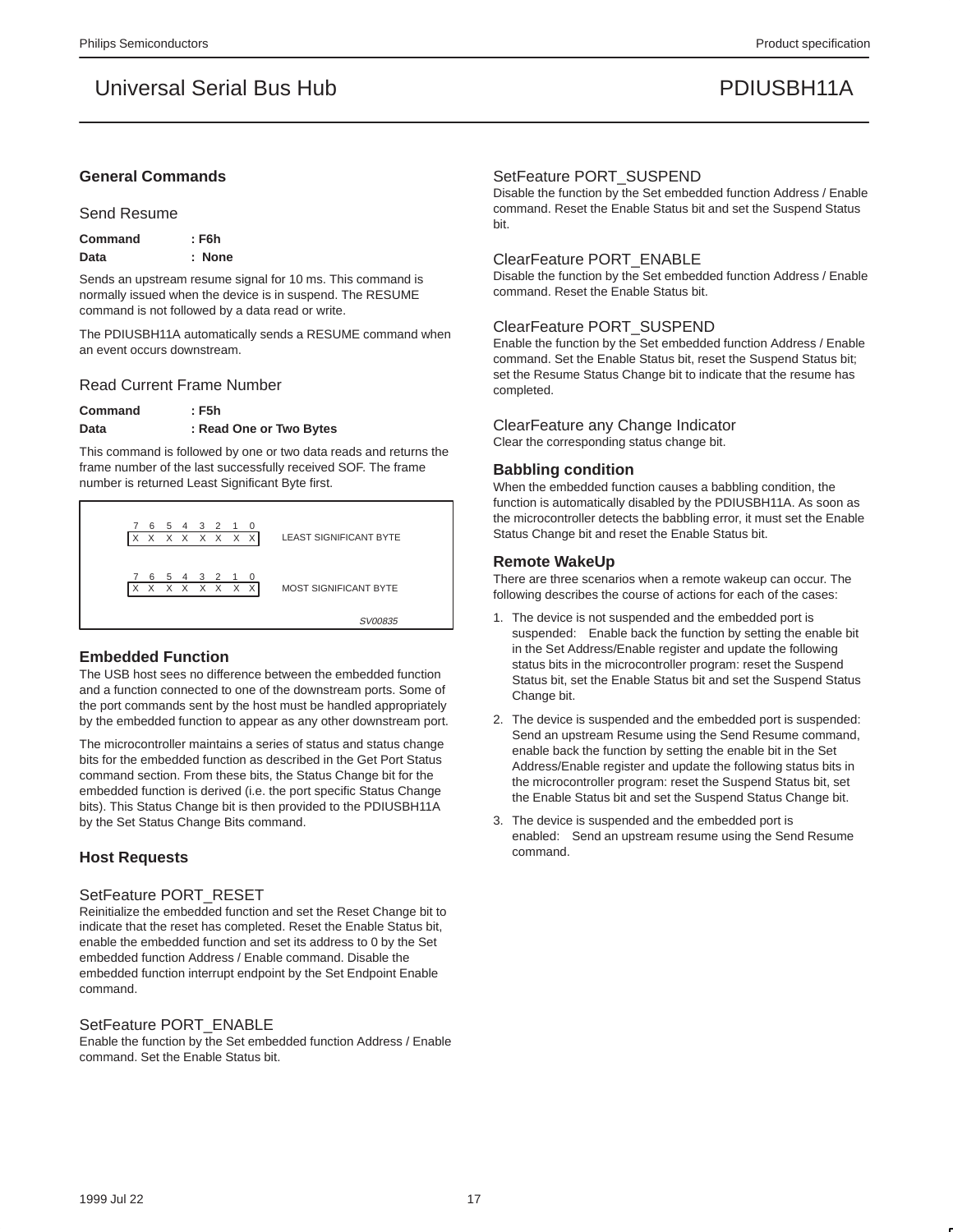### **RECOMMENDED OPERATING CONDITIONS**

| <b>SYMBOL</b>      | <b>PARAMETER</b>                                | <b>TEST CONDITIONS</b>                   | <b>MIN</b> | <b>MAX</b>   | <b>UNIT</b> |
|--------------------|-------------------------------------------------|------------------------------------------|------------|--------------|-------------|
| $V_{\rm CC}$       | DC supply voltage                               |                                          | 3.0        | 3.6          |             |
| V                  | DC input voltage range                          |                                          |            | 5.5          |             |
| V <sub>I/O</sub>   | DC input voltage range for I/O                  |                                          |            | 5.5          |             |
| $V_{\text{Al/O}}$  | DC input voltage range for analog I/O           |                                          |            | $V_{\rm CC}$ |             |
| $V_{\rm O}$        | DC output voltage range                         |                                          |            | $V_{\rm CC}$ |             |
| $T_{\mathsf{amb}}$ | Operating ambient temperature range in free air | See DC and AC characteristics per device | $-40$      | 85           | $^{\circ}C$ |

### **ABSOLUTE MAXIMUM RATINGS1**

| <b>SYMBOL</b>        | <b>PARAMETER</b>                                | <b>TEST CONDITIONS</b>              | <b>MIN</b> | <b>MAX</b>     | <b>UNIT</b> |
|----------------------|-------------------------------------------------|-------------------------------------|------------|----------------|-------------|
| $V_{\rm CC}$         | DC supply voltage                               |                                     | $-0.5$     | $+4.6$         | $\vee$      |
| $I_{\mathsf{IK}}$    | DC input diode current                          | $V_1 < 0$                           |            | $-50$          | mA          |
| $V_{\parallel}$      | DC input voltage                                | Note 2                              | $-0.5$     | $+5.5$         | V           |
| V <sub>I/O</sub>     | DC input voltage range for I/O's                |                                     | $-0.5$     | $V_{CC}$ + 0.5 | V           |
| $I_{OK}$             | DC output diode current                         | $V_Q > V_{CC}$ or $V_Q < 0$         |            | ±50            | mA          |
| Vo                   | DC output voltage                               | Note 2                              | $-0.5$     | $V_{CC}$ + 0.5 | V           |
| $I_{\rm O}$          | DC output sink or source current for other pins | $V_O = 0$ to $V_{CC}$               |            | ±15            | mA          |
| $I_{\rm O}$          | DC output sink or source current for D+/D- pins | $V_{\Omega} = 0$ to $V_{\text{CC}}$ |            | ±50            | mA          |
| $I_{GND}$ , $I_{CC}$ | DC $V_{CC}$ or GND current                      |                                     |            | ±100           | mA          |
| V <sub>ESD</sub>     | Electrostatic discharge voltage                 | $I1$ < 1 µA (Note 3)                |            | ±40004         | V           |
| T <sub>STG</sub>     | Storage temperature range                       |                                     | $-60$      | $+150$         | $^{\circ}C$ |
| P <sub>TOT</sub>     | Power dissipation per package                   |                                     |            |                |             |

**NOTES:**

1. Stresses beyond those listed may cause damage to the device. These are stress ratings only and functional operation of the device at these or any other conditions beyond those listed in the RECOMMENDED OPERATING CONDITIONS table is not implied. Exposure to absolute maximum rated conditions for extended periods may affect device reliability.

2. The input and output voltage ratings may be exceeded if the input and output current ratings are observed.

3. Values are given for device only; in-circuit  $V_{ESD(MAX)} = \pm 8000V$ .

4. For open-drain pins  $V_{ESD(MAX)} = \pm 2000V$ .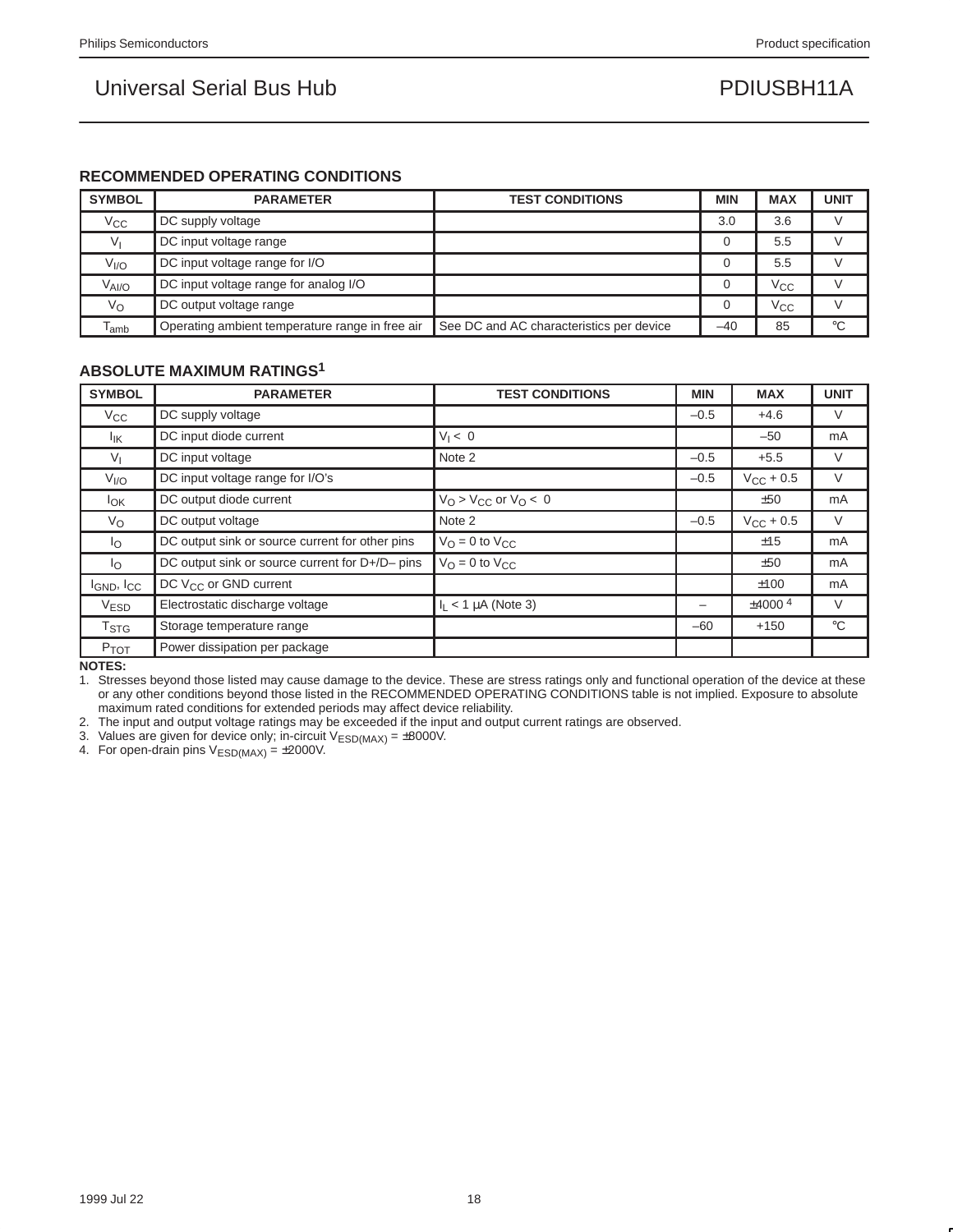### **DC CHARACTERISTICS (Digital pins)**

| <b>SYMBOL</b>          | <b>PARAMETER</b>              | <b>TEST CONDITIONS</b>                                  | <b>MIN</b>         | <b>TYP</b> | <b>MAX</b> | <b>UNIT</b> |  |  |
|------------------------|-------------------------------|---------------------------------------------------------|--------------------|------------|------------|-------------|--|--|
| <b>Input Levels</b>    |                               |                                                         |                    |            |            |             |  |  |
| $V_{IL}$               | LOW level input voltage       |                                                         |                    |            | 0.6        | $\vee$      |  |  |
| $V_{IH}$               | HIGH level input voltage      |                                                         | 2.7                |            |            | $\vee$      |  |  |
| V <sub>TLH</sub>       | LOW to HIGH threshold voltage | ST (Schmitt Trigger) pins                               | 1.4                |            | 1.9        | $\vee$      |  |  |
| $V$ THL                | HIGH to LOW threshold voltage | ST pins                                                 | 0.9                |            | 1.5        | $\vee$      |  |  |
| <b>V<sub>HYS</sub></b> | Hysteresis voltage            | ST pins                                                 | 0.4                |            | 0.7        | V           |  |  |
| <b>Output Levels</b>   |                               |                                                         |                    |            |            |             |  |  |
|                        | LOW level output voltage      | $I_{OL}$ = rated drive                                  |                    |            | 0.4        | V           |  |  |
| $V_{OL}$               |                               | $I_{OL}$ = 20 $\mu$ A                                   |                    |            | 0.1        | V           |  |  |
|                        | HIGH level output voltage     | $I_{OH}$ = rated drive                                  | 2.4                |            |            | V           |  |  |
| $V_{OH}$               |                               | $I_{OH} = 20 \mu A$                                     | $V_{\rm CC}$ – 0.1 |            |            | V           |  |  |
| <b>Leakage Current</b> |                               |                                                         |                    |            |            |             |  |  |
| $I_{OZ}$               | <b>OFF</b> state current      | OD (Open Drain) pins                                    |                    |            | ±5         | μA          |  |  |
| IL.                    | Input leakage current         |                                                         |                    |            | ±5         | μA          |  |  |
| ls                     | Suspend current               | Oscillator stopped and<br>inputs to GND/V <sub>CC</sub> |                    |            | 15         | μA          |  |  |
| Ιo                     | Operating current             | 04 ports operating                                      |                    | 16         |            | mA          |  |  |

### **DC CHARACTERISTICS (AI/O pins)**

| <b>SYMBOL</b>            | <b>PARAMETER</b>                | <b>TEST CONDITIONS</b>         | <b>MIN</b> | <b>MAX</b> | <b>UNIT</b> |  |
|--------------------------|---------------------------------|--------------------------------|------------|------------|-------------|--|
|                          | <b>Leakage Current</b>          |                                |            |            |             |  |
| <sup>I</sup> LO          | Hi-Z state data line leakage    | $0V < V_{IN} < 3.3V$           |            | ±10        | μA          |  |
| <b>Input Levels</b>      |                                 |                                |            |            |             |  |
| $V_{DI}$                 | Differential input sensitivity  | $ (D+) - (D-) ^1$              | 0.2        |            | V           |  |
| $V_{CM}$                 | Differential common mode range  | Includes $V_{DI}$ range        | 0.8        | 2.5        | V           |  |
| $V_{SE}$                 | Single-ended receiver threshold |                                | 0.8        | 2.0        | V           |  |
| <b>Output Levels</b>     |                                 |                                |            |            |             |  |
| $V_{OL}$                 | Static output LOW               | $R_1$ of 1.5k $\Omega$ to 3.6V |            | 0.3        | $\vee$      |  |
| $V_{OH}$                 | Static output HIGH              | $R_L$ of 1.5k $\Omega$ to GND  | 2.8        | 3.6        | V           |  |
| Capacitance              |                                 |                                |            |            |             |  |
| $C_{IN}$                 | Transceiver capacitance         | Pin to GND                     |            | 20         | pF          |  |
| <b>Output Resistance</b> |                                 |                                |            |            |             |  |
| $Z_{DRV}^2$              | Driver output resistance        | Steady state drive             | 29         | 44         | $\Omega$    |  |
|                          | <b>Integrated Resistance</b>    |                                |            |            |             |  |
| $Z_{PU}$                 | Pull-up resistance              | SoftConnect <sup>™</sup> = ON  | 1.1        | 1.9        | $k\Omega$   |  |
| $Z_{\underline{PD}}$     | Pull-down resistance            | $Pull-down = ON$               | 11         | 19         | $k\Omega$   |  |

**NOTES:**

1. D+ is the symbol for the USB positive data pin: UP\_DP, DN2\_DP, DN3\_DP, DN4\_DP, DN5\_DP,.

D– is the symbol for the USB negative data pin: UP\_DM, DN2\_DM, DN3\_DM, DN4\_DM, DN5\_DM, .

2. Includes external resistors of 22  $\Omega \pm 1$ % each on D+ and D-.

### **LOAD FOR D+/D–**

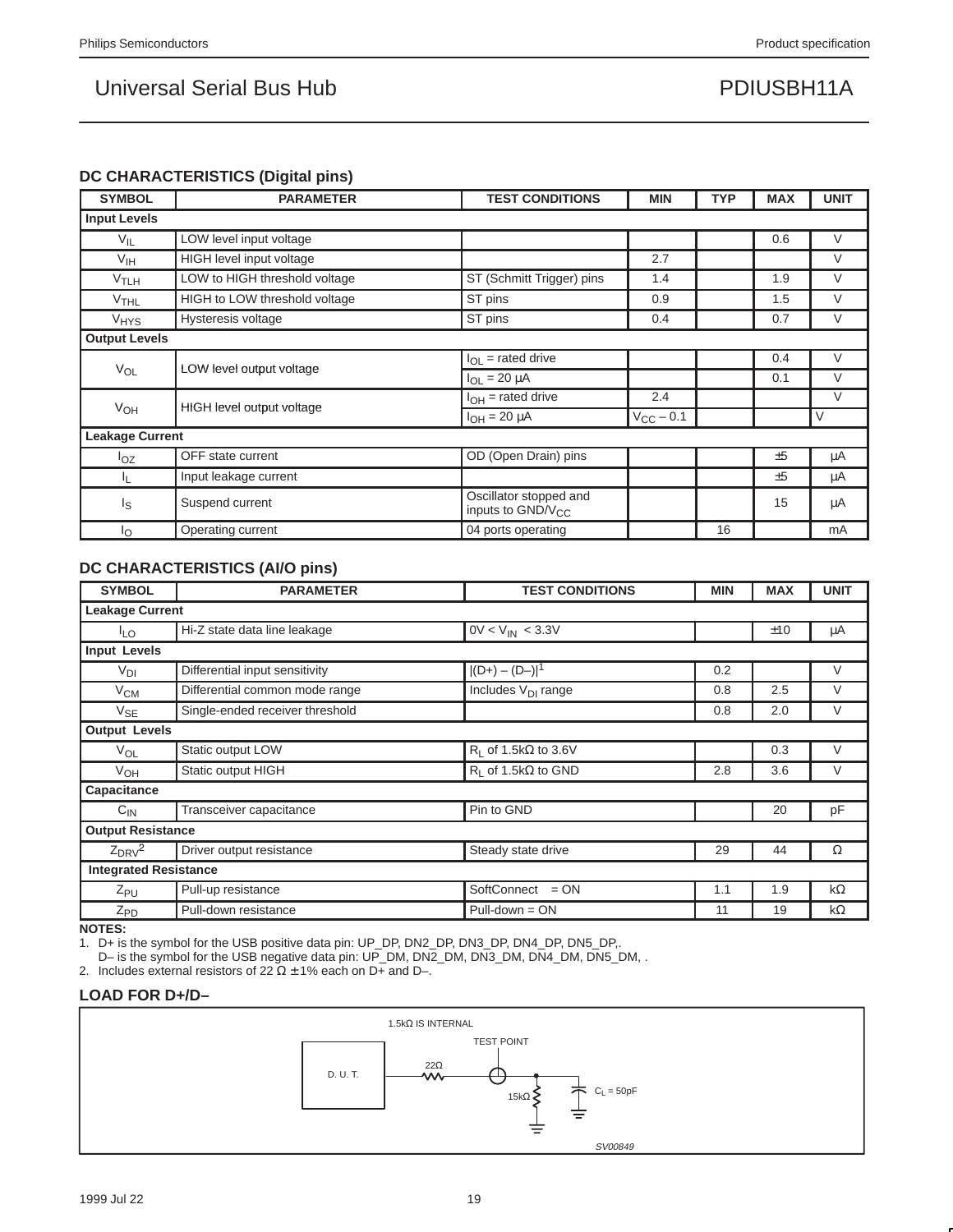## **AC CHARACTERISTICS (AI/O pins, FULL speed)**

| <b>SYMBOL</b>                            | <b>PARAMETER</b>                                                               | <b>TEST CONDITIONS</b>                                                           | <b>MIN</b>      | <b>MAX</b> | <b>UNIT</b> |
|------------------------------------------|--------------------------------------------------------------------------------|----------------------------------------------------------------------------------|-----------------|------------|-------------|
| <b>Driver characteristics</b>            |                                                                                | $C_L = 50$ pF;<br>$R_{\text{pu}} = 1.5 \text{ k}\Omega$ on D+ to V <sub>CC</sub> |                 |            |             |
| $t_{\mathsf{R}}$<br>tF                   | <b>Transition Time:</b><br>Rise time<br>Fall time                              | Between 10% and 90%                                                              | 4<br>4          | 20<br>20   | ns<br>ns    |
| t <sub>RFM</sub>                         | Rise/fall time matching                                                        | $(t_R/t_F)$                                                                      | 90              | 110        | $\%$        |
| <b>V<sub>CRS</sub></b>                   | Output signal crossover voltage                                                |                                                                                  | 1.3             | 2.0        | $\vee$      |
| <b>Driver Timings</b>                    |                                                                                |                                                                                  |                 |            |             |
| t <sub>EOPT</sub>                        | Source EOP width                                                               | Figure 1                                                                         | 160             | 175        | ns          |
| <sup>t</sup> DEOP                        | Differential data to EOP transition skew                                       | Figure 1                                                                         | $-2$            | 5          | ns          |
| <b>Receiver Timings</b>                  |                                                                                |                                                                                  |                 |            |             |
| $t_{\rm JR1}$<br>$t_{\text{JR2}}$        | Receiver Data Jitter Tolerance<br>To next transition<br>For paired transitions | Characterized and not tested.<br>Guaranteed by design.                           | $-18.5$<br>$-9$ | 18.5<br>9  | ns<br>ns    |
| t <sub>EOPR1</sub><br>t <sub>EOPR2</sub> | <b>EOP Width at Receiver</b><br>Must reject as EOP<br>Must accept              | Figure 1                                                                         | 40<br>82        |            | ns<br>ns    |
| <b>Hub Timings</b>                       |                                                                                | Full Speed downstream port                                                       |                 |            |             |
| <sup>t</sup> HDD                         | Hub Differential Data Delay                                                    | Figure 2                                                                         |                 | 40         |             |
| t <sub>SOP</sub>                         | Data bit width distortion after SOP                                            | Figure 2                                                                         | $-5$            | 3          |             |
| t <sub>EOPDR</sub>                       | Hub EOP Delay Relative to t <sub>HDD</sub>                                     | Figure 3                                                                         | $\Omega$        | 15         | ns          |
| <b>THESK</b>                             | Hub EOP Output Width Skew                                                      | Figure 3                                                                         | $-15$           | $+15$      |             |

## **AC CHARACTERISTICS (AI/O pins, LOW speed)**

| <b>SYMBOL</b>                 | <b>PARAMETER</b>                            | <b>TEST CONDITIONS</b>                                                                      | <b>MIN</b> | <b>MAX</b> | <b>UNIT</b>   |
|-------------------------------|---------------------------------------------|---------------------------------------------------------------------------------------------|------------|------------|---------------|
| <b>Driver characteristics</b> |                                             | $C_L$ = 50 pF and 350 pF;<br>$R_{\text{pu}} = 1.5 \text{ k}\Omega$ on D- to $V_{\text{CC}}$ |            |            |               |
|                               | <b>Transition Time:</b>                     | Between 10% and 90%                                                                         |            |            |               |
| $t_{LR}$                      | Rise time                                   | $C_L = 50$ pF                                                                               | 75         |            | ns            |
|                               |                                             | $C_L = 350 pF$                                                                              |            | 300        | ns            |
|                               |                                             | $C_L = 50$ pF                                                                               | 75         |            | ns            |
| $t_{LF}$                      | Fall time                                   | $C_L = 350 pF$                                                                              |            | 300        | ns            |
| t <sub>RFM</sub>              | Rise/fall time matching                     | $(t_R/t_F)$                                                                                 | 80         | 120        | $\frac{0}{0}$ |
| <b>V<sub>LCRS</sub></b>       | Output signal crossover voltage             |                                                                                             | 1.3        | 2.0        | $\vee$        |
| <b>Driver Timings</b>         |                                             |                                                                                             |            |            |               |
| <sup>t</sup> LEOPT            | Source EOP width                            | Figure 1                                                                                    | 1.25       | 1.50       | μs            |
| <sup>t</sup> LDEOP            | Differential data to EOP transition skew    | Figure 1                                                                                    | $-40$      | 100        | ns            |
| <b>Receiver Timings</b>       |                                             |                                                                                             |            |            |               |
|                               | <b>EOP Width at Receiver</b>                | Figure 1                                                                                    |            |            |               |
| t <sub>LEOPR1</sub>           | Must reject as EOP                          |                                                                                             | 330        |            | ns            |
| t <sub>LEOPR2</sub>           | Must accept                                 |                                                                                             | 675        |            | ns            |
| <b>Hub Timings</b>            |                                             | Low Speed downstream port                                                                   |            |            |               |
| <sup>t</sup> LHDD             | Hub Differential Data Delay                 | Figure 2                                                                                    |            | 300        |               |
| t <sub>LSOP</sub>             | Data bit width distortion after SOP         | Figure 2                                                                                    | $-65$      | 45         |               |
| t <sub>LEOPDR</sub>           | Hub EOP Delay Relative to t <sub>LHDD</sub> | Figure 3                                                                                    | $\Omega$   | 200        | ns            |
| t <sub>LHESK</sub>            | Hub EOP Output Width Skew                   | Figure 3                                                                                    | $-300$     | $+300$     |               |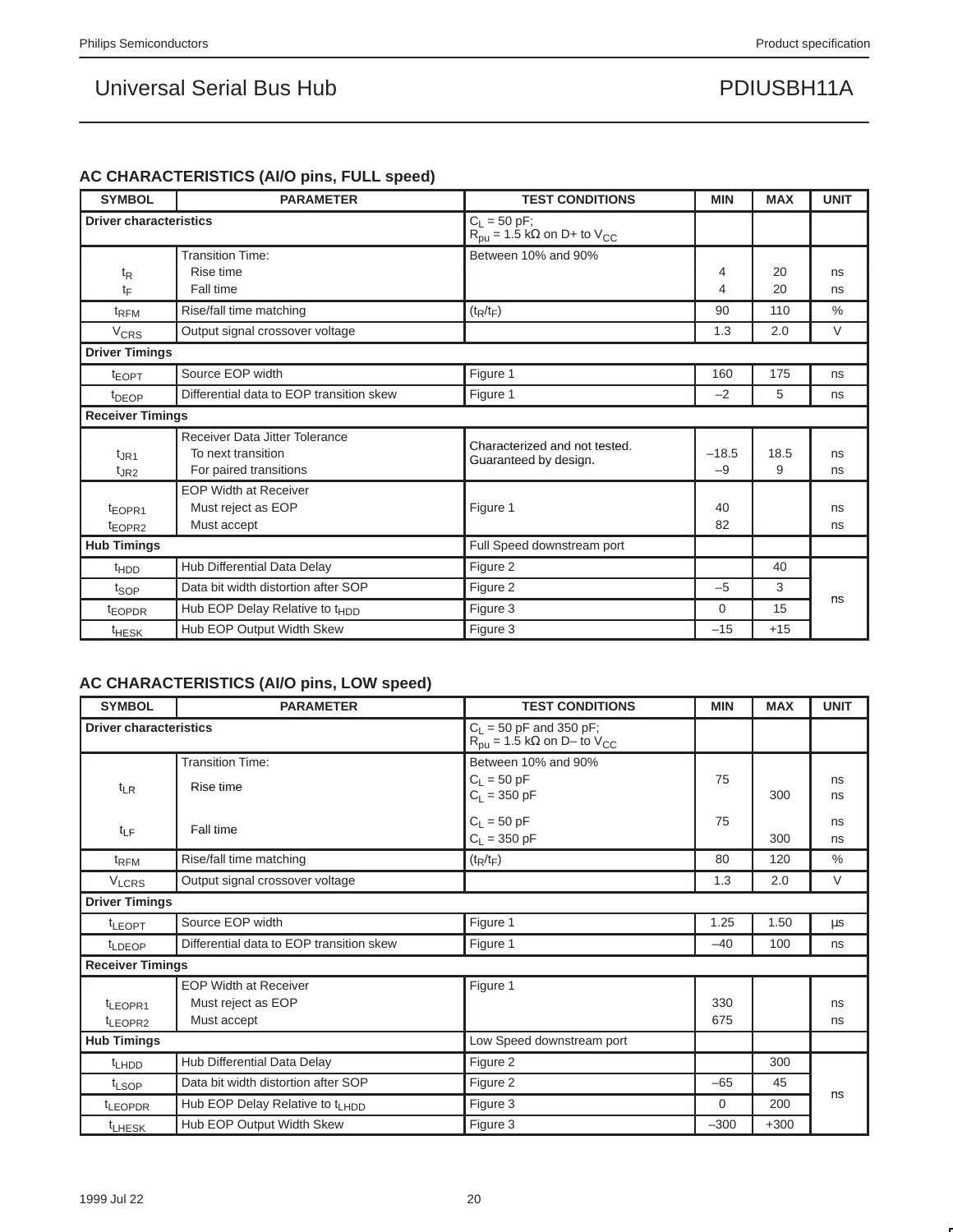

**Figure 1. Differential data to EOP transition skew and EOP width**



**Figure 2. Hub Differential Data Delay and SOP distortion**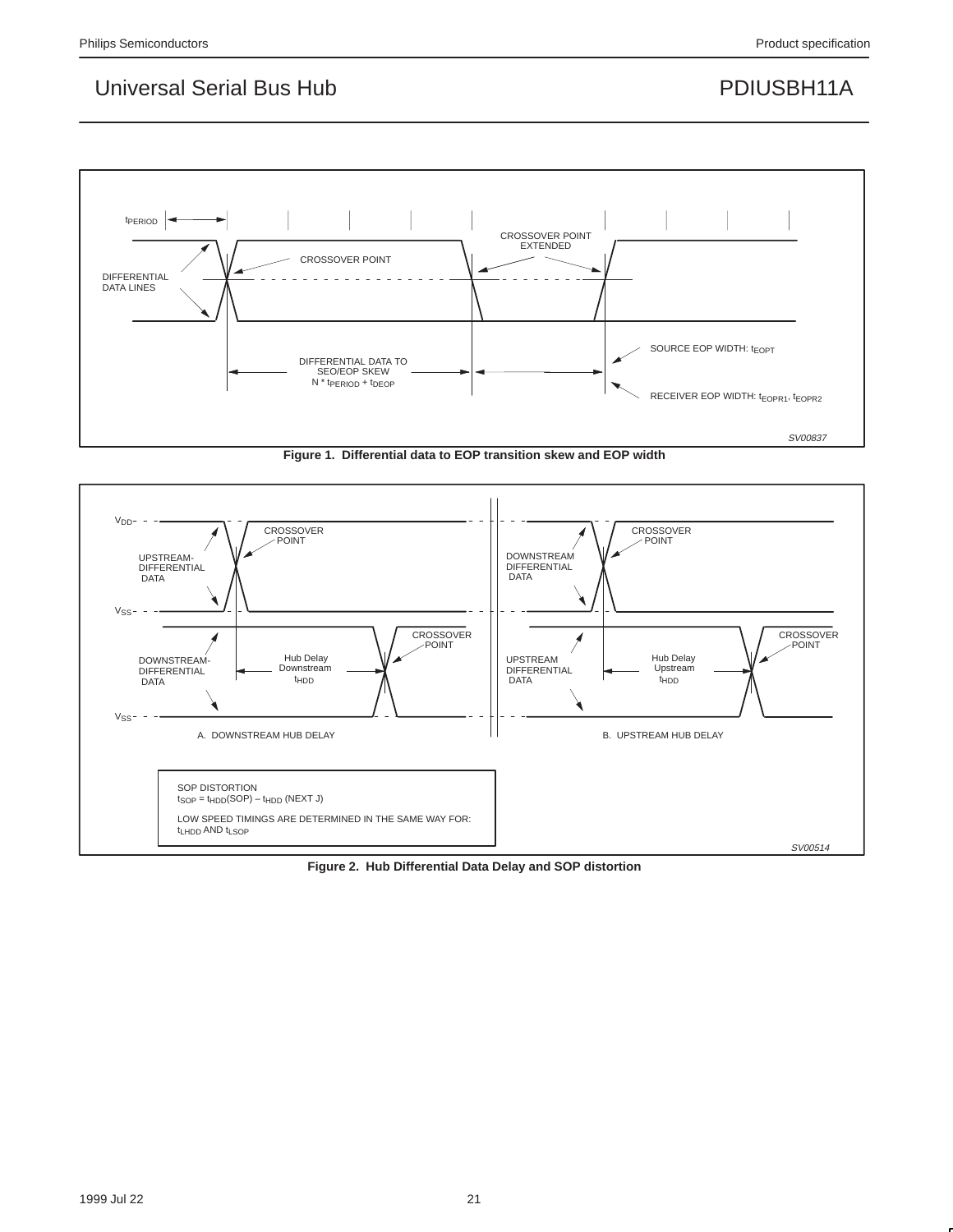

**Figure 3. Hub EOP Delay and EOP Skew**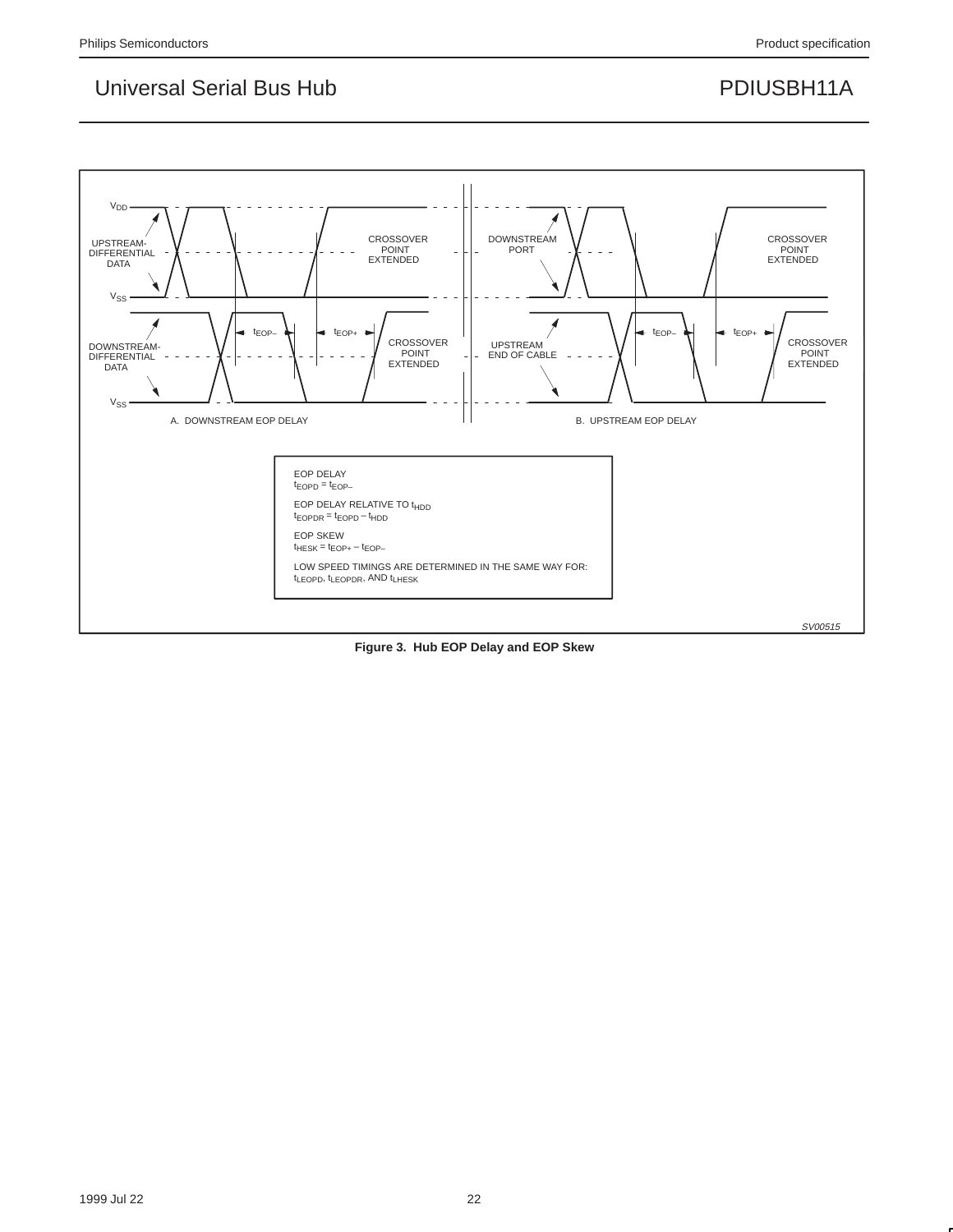### **AC CHARACTERISTICS ( I2C pins)**

All timing values are valid within the operating supply voltage and ambient temperature range and reference to  $V_{IL}$  and  $V_{IH}$  with an input voltage swing of V<sub>SS</sub> and V<sub>DD</sub>.

| <b>SYMBOL</b>       | <b>PARAMETER</b>            | <b>TEST CONDITIONS</b> | <b>MIN</b> | <b>MAX</b> | <b>UNIT</b> |
|---------------------|-----------------------------|------------------------|------------|------------|-------------|
| $f_{SCL}$           | <b>SCL clock frequency</b>  |                        |            | 1000       | kHz         |
| $t_{\text{BUF}}$    | Bus free time               |                        | 0.5        |            | μs          |
| t <sub>SU;STA</sub> | Start condition set-up time |                        | 0.25       |            | μs          |
| <sup>t</sup> HD;STA | Start condition hold time   |                        | 0.25       |            | μs          |
| t <sub>LOW</sub>    | <b>SCL LOW time</b>         |                        | 0.45       |            | μs          |
| <sup>t</sup> HIGH   | <b>SCL HIGH time</b>        |                        | 0.45       |            | $\mu$ s     |
| t <sub>r</sub>      | SCL and SDA rise time       |                        |            | 0.3        | μs          |
| tŕ                  | SCL and SDA fall time       |                        |            | 0.1        | μs          |
| $t_{\text{SU;DAT}}$ | Data set-up time            |                        | 100        |            | ns          |
| <sup>t</sup> HD:DAT | Data hold time              |                        | $\Omega$   |            | ns          |
| t <sub>VD;DAT</sub> | SCL LOW to data out valid   |                        |            | 0.4        | $\mu$ s     |
| <sup>t</sup> SU;STO | Stop condition set-up time  |                        | 0.25       |            | μs          |

A detailed description of the I<sup>2</sup>C-bus specification, with applications, is given in the brochure "The I<sup>2</sup>C-bus and how to use it". This brochure may be ordered using the Philips order number 9398 393 40011.



**Figure 4. I2C-bus timing diagram**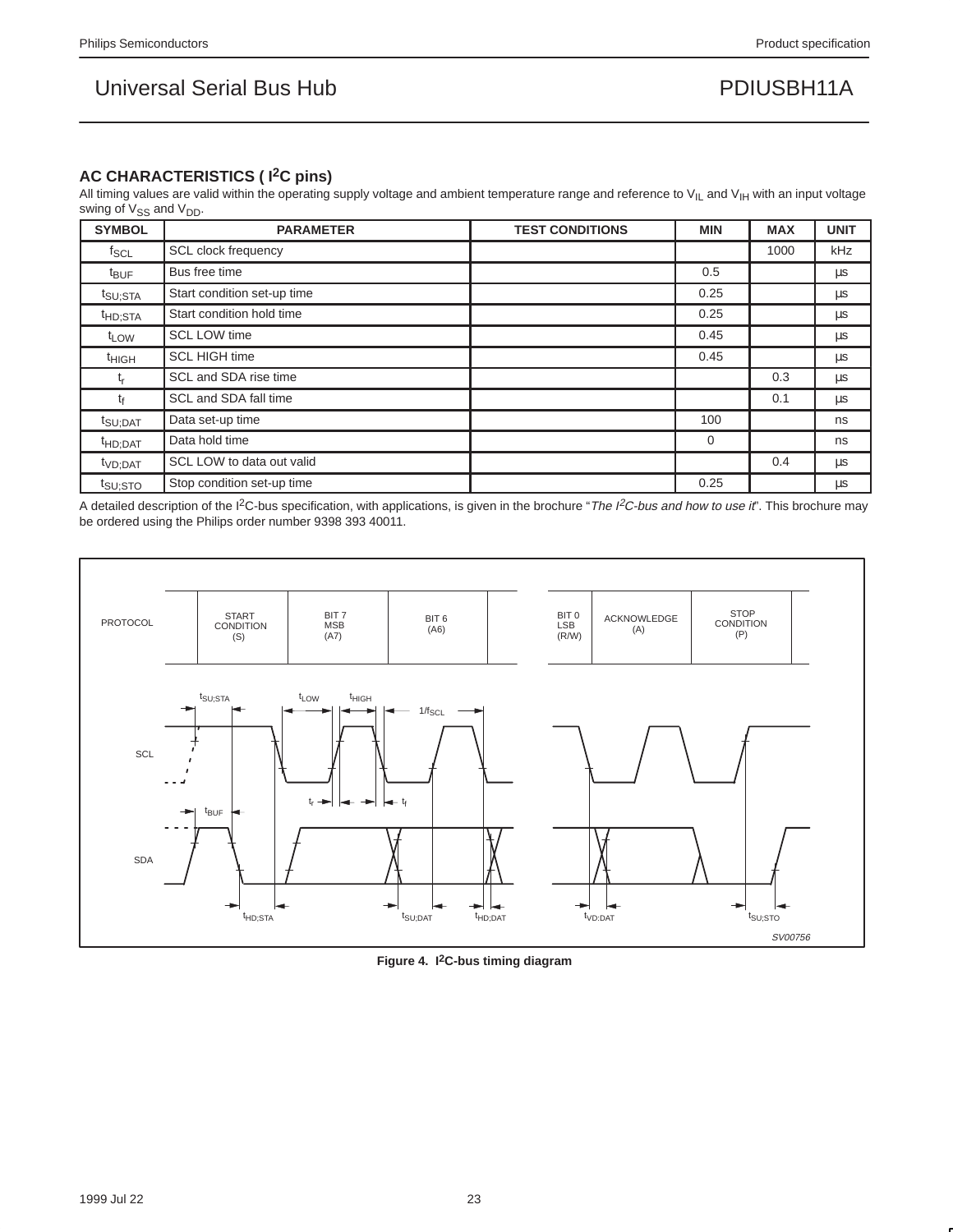

| <b>OUTLINE</b> | <b>REFERENCES</b> |              |      | <b>EUROPEAN</b> |                   |                            |
|----------------|-------------------|--------------|------|-----------------|-------------------|----------------------------|
| <b>VERSION</b> | <b>IEC</b>        | <b>JEDEC</b> | EIAJ |                 | <b>PROJECTION</b> | <b>ISSUE DATE</b>          |
| SOT287-1       |                   |              |      |                 |                   | $92 - 11 - 17$<br>95-01-25 |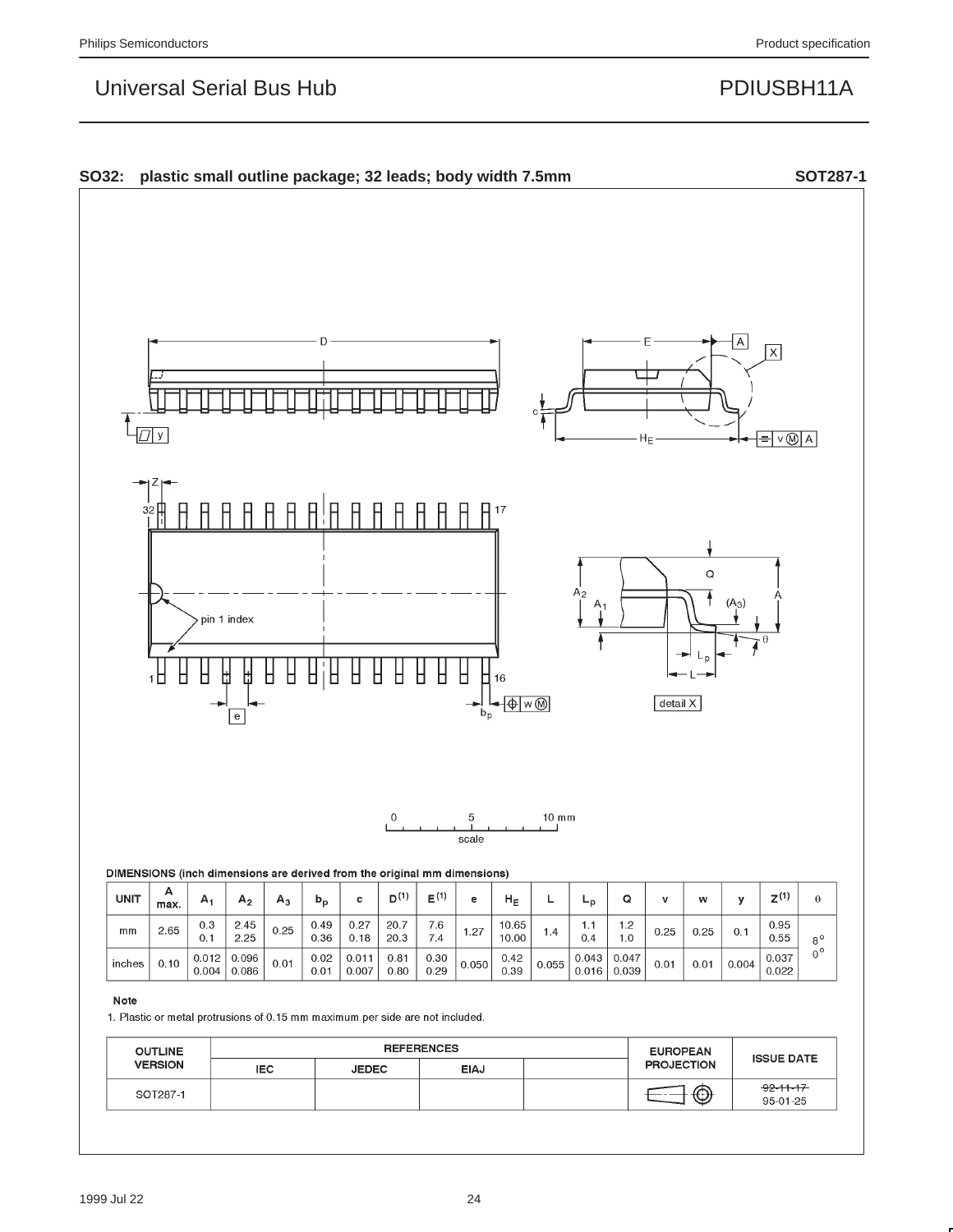

#### Note

1. Plastic or metal protrusions of 0.25 mm maximum per side are not included.

| <b>OUTLINE</b> | <b>REFERENCES</b> |              |             |  | <b>EUROPEAN</b>   | <b>ISSUE DATE</b>           |
|----------------|-------------------|--------------|-------------|--|-------------------|-----------------------------|
| <b>VERSION</b> | <b>IEC</b>        | <b>JEDEC</b> | <b>EIAJ</b> |  | <b>PROJECTION</b> |                             |
| SOT232-1       |                   |              |             |  | $\bigoplus$       | $-92 - 11 - 17$<br>95-02-04 |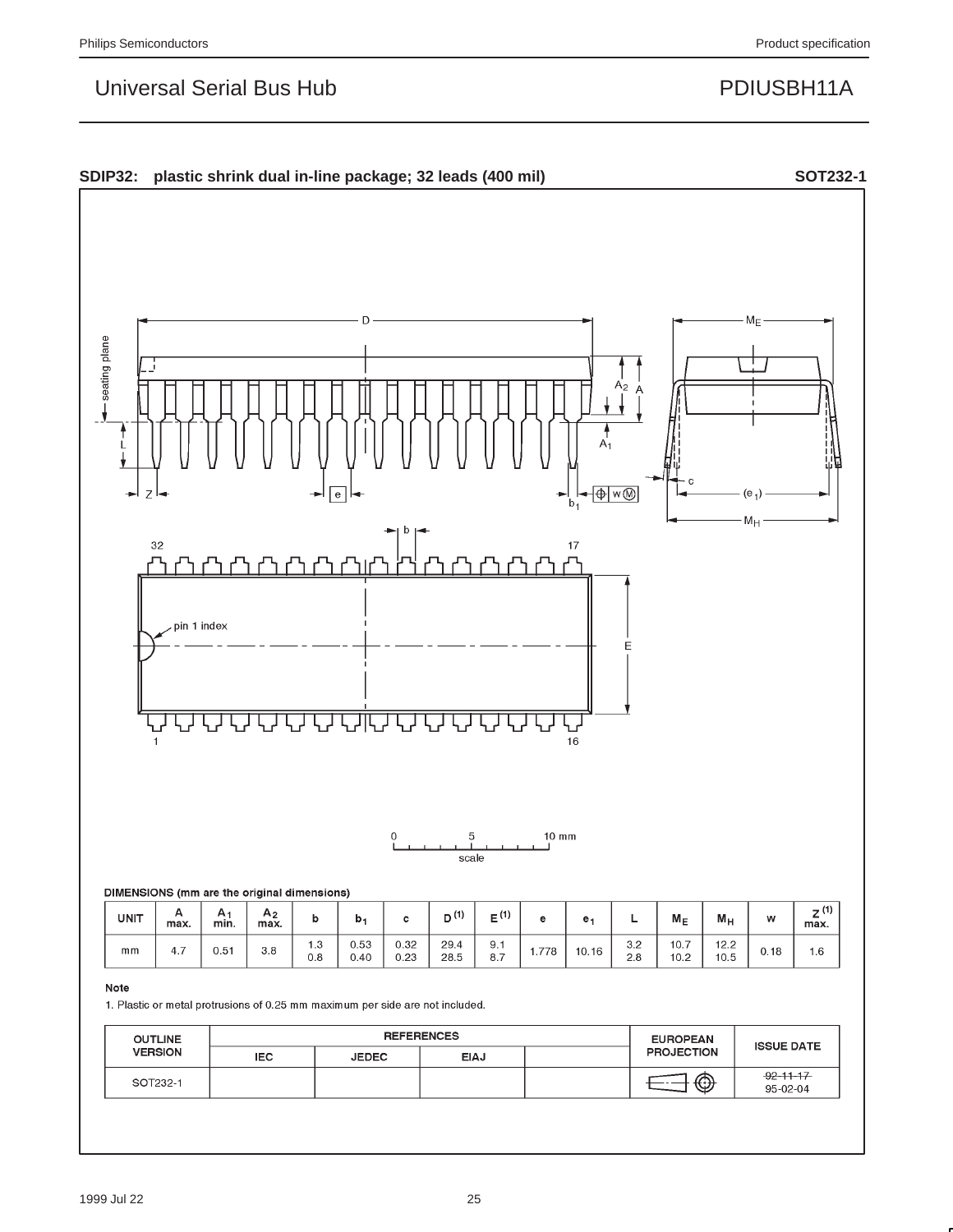### **SOLDERING**

#### **Introduction**

This text gives a very brief insight to a complex technology. A more in-depth account of soldering ICs can be found in our "Data Handbook IC26; Integrated Circuit Packages" (document order number 9398 652 90011).

There is no soldering method that is ideal for all IC packages. Wave soldering is often preferred when through-hole and surface mount components are mixed on one printed circuit board. However, wave soldering is not always suitable for surface mount ICs, or for printed-circuit boards with high population densities. In these situations, reflow soldering is often used.

#### **Through-hole mount packages**

#### SOLDERING BY DIPPING OR BY SOLDER WAVE

The maximum permissible temperature of the solder is 260°C; solder at this temperature must not be in contact with the joints for more than 5 seconds. The total contact time of successive solder waves must not exceed 5 seconds.

The device may be mounted up to the seating plane, but the temperature of the plastic body must not exceed the specified maximum storage temperature  $(T_{\text{stq(max)}})$ . If the printed-circuit board has been pre-heated, forced cooling may be necessary immediately after soldering to keep the temperature within the permissible limit.

#### MANUAL SOLDERING

Apply the soldering iron (24 V or less) to the lead(s) of the package, either below the seating plane or not more than 2 mm above it. If the temperature of the soldering iron bit is less than 300°C, it may remain in contact for up to 10 seconds. If the bit temperature is between 300 and 400°C, contact may be made for up to 5 seconds.

#### **Surface mount packages**

#### REFLOW SOLDERING

Reflow soldering requires solder paste (a suspension of fine solder particles, flux and binding agent) to be applied to the printed-circuit board by screen printing, stencilling or pressure-syringe dispensing before package placement.

Several methods exist for reflowing; for example, infrared/convection heating in a conveyor-type oven. Throughput times (preheating, soldering and cooling) vary between 100 and 200 seconds, depending on heating method.

Typical reflow peak temperatures range from 215 250°C. The top-surface temperature of the packages should preferably be kept below 230°C.

#### WAVE SOLDERING

Conventional single-wave soldering is not recommended for surface mount devices (SMDs) or printed-circuit boards with a high component density, as solder bridging and non-wetting can present major problems.

To overcome these problems, the double-wave soldering method was specifically developed.

If wave soldering is used, the following conditions must be observed for optimal results:

- Use a double-wave soldering method comprising a turbulent wave with high upward pressure followed by a smooth laminar wave.
- For packages with leads on two sides and a pitch (e):
	- larger than or equal to 1.27 mm, the footprint longitudinal axis is **preferred** to be parallel to the transport direction of the printed-circuit board;
	- smaller than 1.27 mm, the footprint longitudinal axis **must** be parallel to the transport direction of the printed-circuit board.

The footprint must incorporate solder thieves at the downstream end.

• For packages with leads on four sides, the footprint must be placed at a 45° angle to the transport direction of the printed-circuit board. The footprint must incorporate solder thieves downstream and at the side corners.

During placement, and before soldering, the package must be fixed with a droplet of adhesive. The adhesive can be applied by screen printing, pin transfer or syringe dispensing. The package can be soldered after the adhesive has cured.

Typical dwell time is 4 seconds at 250°C. A mildly-activated flux will eliminate the need for removal of corrosive residues in most applications.

#### MANUAL SOLDERING

Fix the component by first soldering two diagonally-opposite end leads. Use a low-voltage (24 V or less) soldering iron applied to the flat part of the lead. Contact time must be limited to 10 seconds at up to 300°C.

When using a dedicated tool, all other leads can be soldered in one operation within 2 to 5 seconds between 270 and 320°C.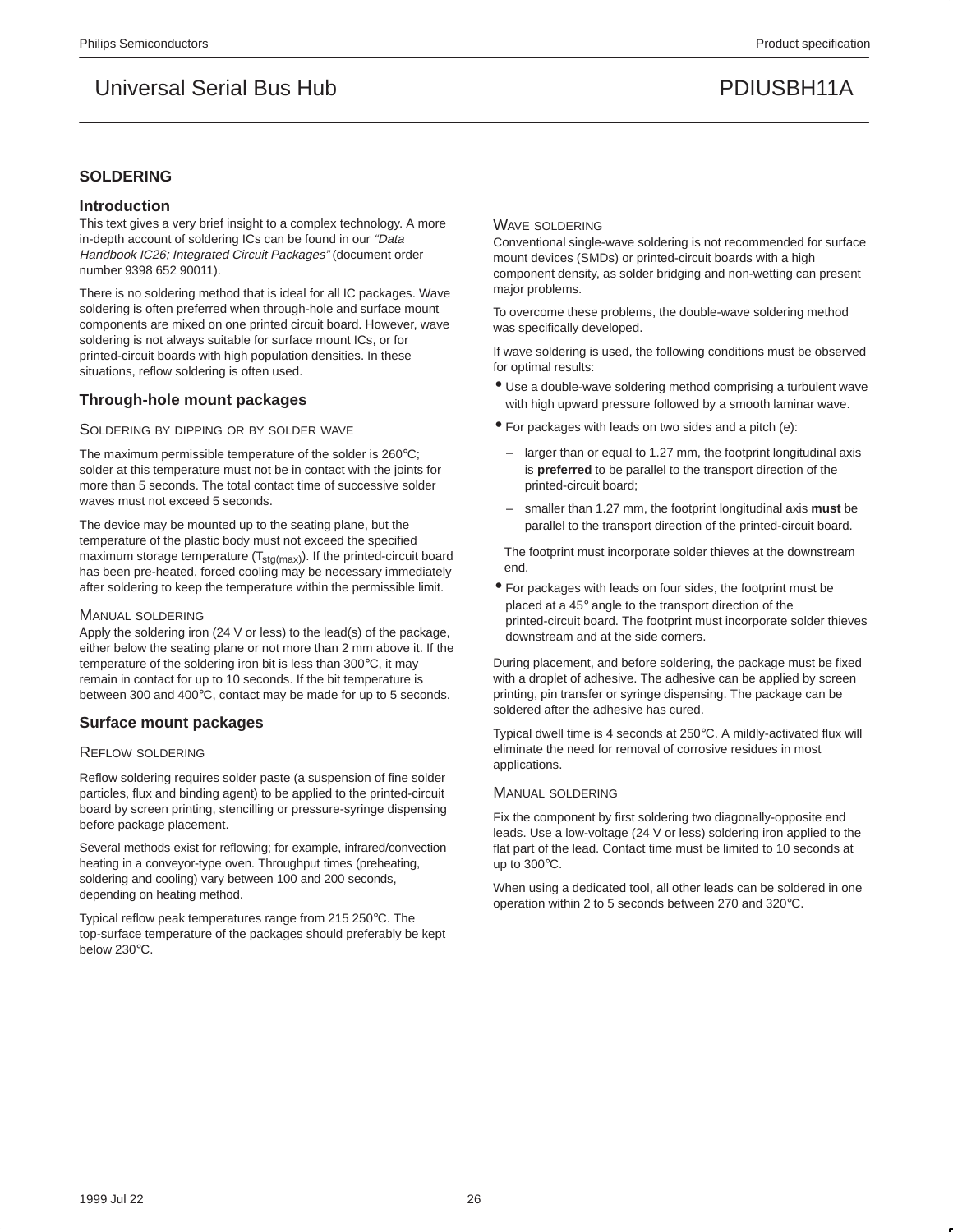### **SUITABILITY OF IC PACKAGES FOR WAVE, REFLOW AND DIPPING SOLDERING METHODS**

| <b>Mounting</b>    | Package                   | <b>Soldering Method</b> |                     |                |  |  |
|--------------------|---------------------------|-------------------------|---------------------|----------------|--|--|
|                    |                           | Wave                    | Reflow <sup>1</sup> | <b>Dipping</b> |  |  |
| Through-hole mount | DBS, DIP, HDIP, SDIP, SIL | suitable 2              |                     | suitable       |  |  |
|                    | BGA, SQFP,                | not suitable            | suitable            |                |  |  |
|                    | HLQFP, HSQFP, HSOP, SMS   | not suitable 3          | suitable            |                |  |  |
| Surface mount      | PLCC, SO, SOJ             | suitable                | suitable            | -              |  |  |
|                    | LQFP, QFP, TQFP           | not recommended 4, 5    | suitable            |                |  |  |
|                    | SSOP, TSSOP, VSO          | not recommended 6       | suitable            |                |  |  |

#### **NOTES:**

1. All surface mount (SMD) packages are moisture sensitive. Depending upon the moisture content, the maximum temperature (with respect to time) and body size of the package, there is a risk that internal or external package cracks may occur due to vaporization of the moisture in them (the so-called "popcorn" effect). For details, refer to the Drypack information in the "Data Handbook IC26; Integrated Circuit Packages; Section: Packing Methods".

2. For SDIP packages, the longitudinal axis must be parallel to the transport direction of the printed-circuit board.

3. These packages are not suitable for wave soldering as a solder joint between the printed-circuit board and heatsink (at bottom version) cannot be achieved, and as solder may stick to the heatsink (on top version).

4. If wave soldering is considered, then the package must be placed at a 45° angle to the solder wave direction. The package footprint must incorporate solder thieves downstream and at the side corners.

5. Wave soldering is only suitable for LQFP, QFP, and TQFP packages with a pitch (e) equal to or larger than 0.8 mm; it is definitely not suitable for packages with a pitch (e) equal to or smaller than 0.65 mm.

6. Wave soldering is only suitable for SSOP and TSSOP packages with a pith (e) equal to or larger than 0.65 mm; it is definitely not suitable for packages with a pitch (e) equal to or smaller than 0.5 mm.